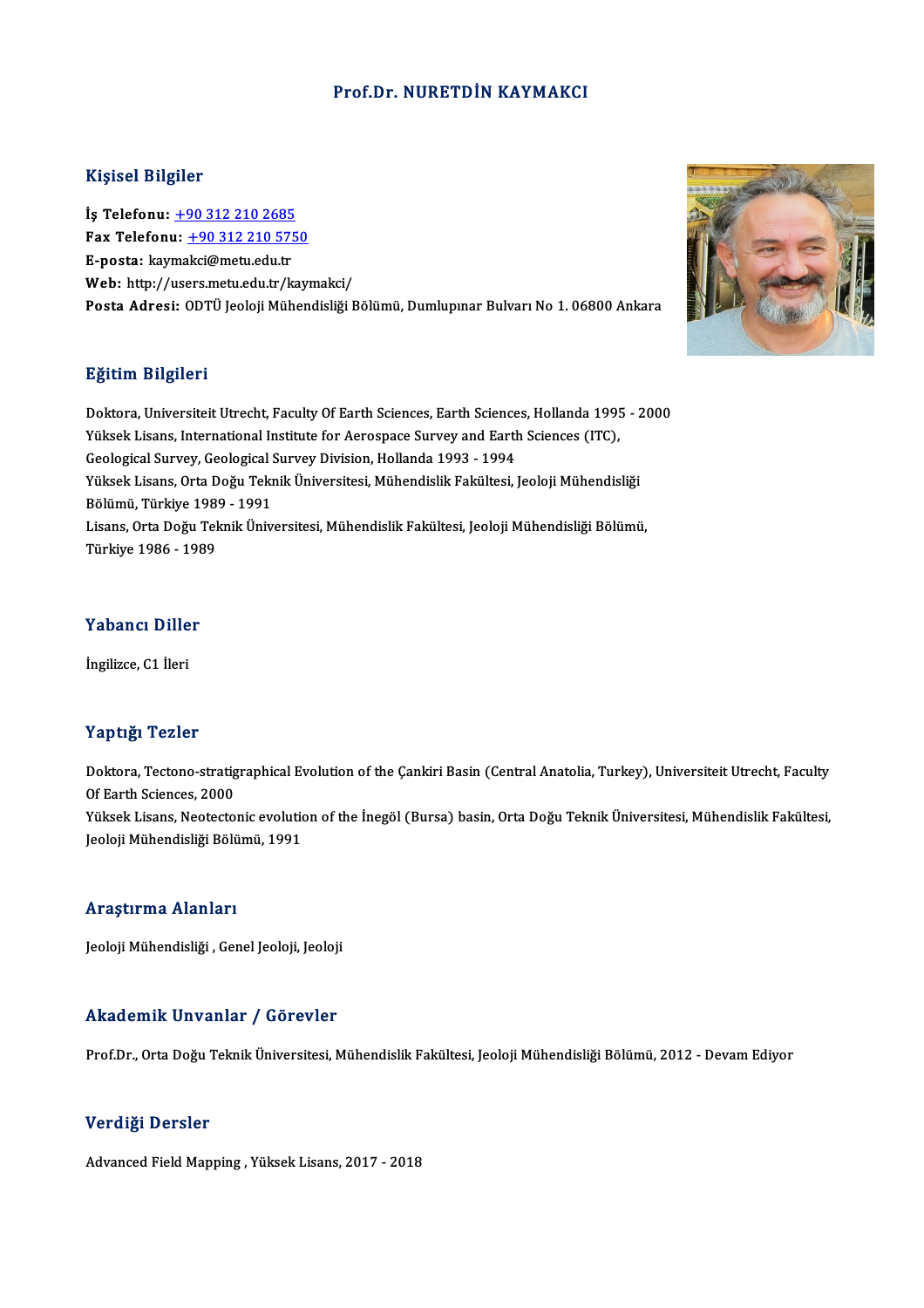#### Yönetilen Tezler

Yönetilen Tezler<br>Kaymakcı N., Evaluation of geothermal potential of turkey using GIS based multi criteria analysis, Yüksek Lisans,<br>S.ÖZTÜRK(Öğrensi), 2019 TOROCHUR TORU<br>Kaymakcı N., Evaluation of<br>Ş.ÖZTÜRK(Öğrenci), 2019<br>Kaymakçı N. Gülares 7, Co Kaymakcı N., Evaluation of geothermal potential of turkey using GIS based multi criteria analysis, Yüksek Lisans,<br>Ş.ÖZTÜRK(Öğrenci), 2019<br>Kaymakcı N., Gülerce Z., Comparative analysis of the international regulations and g Ş.ÖZTÜRK(Öğrenci), 2019<br>Kaymakcı N., Gülerce Z., Comparative analysis of the international regulations and<br>hazard assessment for nuclear facilities, Yüksek Lisans, B.GÜNER(Öğrenci), 2019<br>Kaymaka N., Structural santrols on Kaymakcı N., Gülerce Z., Comparative analysis of the international regulations and guidelines related to the seismic<br>hazard assessment for nuclear facilities, Yüksek Lisans, B.GÜNER(Öğrenci), 2019<br>Kaymakcı N., Structural c hazard assessment for nuclear facilities, Yüksek Lisans, B.GÜNER(Öğrenci), 2019<br>Kaymakcı N., Structural controls on Kızıldere geothermal field, Denizli-Turkey, Yüksek Lisans, B.AKSU(Öğrenci), 2019<br>Kaymakcı N., Magnetostrat Kaymakcı N., Structural co<br>Kaymakcı N., Magnetostra<br>M.DİLAN(Öğrenci), 2019<br>KAYMAKCI N., Astive tests M.DİLAN(Öğrenci), 2019<br>KAYMAKCI N., Active tectonics and kinematics of Fethiye-Gocek Bay, SW Turkey, Yüksek Lisans, L.TOSUN(Öğrenci), 2018 M.DİLAN(Öğrenci), 2019<br>KAYMAKCI N., Active tectonics and kinematics of Fethiye-Gocek Bay, SW Turkey, Yüksek Lisans, L.TOSUN(Öğrenci)<br>KAYMAKCI N., Tectonic development of the Potwar Plateau and the Saltrange (NW Himalayas, KAYMAKCI N., Active tecton<br>KAYMAKCI N., Tectonic dev<br>A.QAYYUM(Öğrenci), 2018<br>KAYMAKCI N., Botunr plate KAYMAKCI N., Tectonic development of the Potwar Plateau and the Saltrange (NW Himalayas, Pakistan), Doktora,<br>A.QAYYUM(Öğrenci), 2018<br>KAYMAKCI N., Potwar plateau ve saltrange'in tektonik gelişimi (KB Himalayalar, Pakistan). A.QAY<br>KAYM<br>2018<br>KAYM KAYMAKCI N., Potwar plateau ve saltrange'in tektonik gelişimi (KB Himalayalar, Pakistan)., Doktora, A.Qayyum(Öğrenci)<br>2018<br>KAYMAKCI N., Paleobathymetric evolution of the miocene deposits of Gombe and Aksu basins, Antalya, 2018<br>KAYMAKCI N., Paleobathymetric evolution of the miocene deposits of Gombe and Aksu basins, Antalya, Turkey, Yüksek<br>Lisans, F.SEÇKİN(Öğrenci), 2018 KAYMAKCI N., Paleobathymetric evolution of the miocene deposits of Gombe and Aksu basins, Antalya, Turkey, Yi<br>Lisans, F.SEÇKİN(Öğrenci), 2018<br>Kaymakcı N., Özacar A. A. , Post-late cretaceous rotational evolution of neoteth Lisans, F.SEÇKİN(Öğrenci), 2018<br>Kaymakcı N., Özacar A. A. , Post-late cret<br>Doktora, M.ÖZKAPTAN(Öğrenci), 2016<br>KAYMAKCLN, Testone stratisranbis anı Kaymakcı N., Özacar A. A. , Post-late cretaceous rotational evolution of neotethyan sutures around Ankara region,<br>Doktora, M.ÖZKAPTAN(Öğrenci), 2016<br>KAYMAKCI N., Tectono-stratigraphic and thermal evolution of the Haymana B Doktora, M.ÖZKAPTAN(Öğ<br>KAYMAKCI N., Tectono-stra<br>E.GÜLYÜZ(Öğrenci), 2015<br>KAYMAKCI N., BOZKUPT E KAYMAKCI N., Tectono-stratigraphic and thermal evolution of the Haymana Basin, Central Anatolia, Turkey, Doktora,<br>E.GÜLYÜZ(Öğrenci), 2015<br>KAYMAKCI N., BOZKURT E., Kinematics of Delice-Kozaklı Fault Zone (North Central Anat E.GÜLYÜZ(Öğrenci), 2015<br>KAYMAKCI N., BOZKURT I<br>B.TOKAY(Öğrenci), 2015<br>CÜLEDCE 7., KAYMAKÇI N KAYMAKCI N., BOZKURT E., Kinematics of Delice-Kozaklı Fault Zone (North Central Anatolia, Turkey), Yüksek Lisans,<br>B.TOKAY(Öğrenci), 2015<br>GÜLERCE Z., KAYMAKCI N., Sinop nükleer güç santral sahası için olasılıksal sismik teh B.TOKAY(Öğrenci), 2015<br>GÜLERCE Z., KAYMAKCI N., Sinop nükleer güç sai<br>çalışması., Yüksek Lisans, E.Yılar(Öğrenci), 2014<br>KAYMAKCI N., Testane stratisyanbiş evolution of GÜLERCE Z., KAYMAKCI N., Sinop nükleer güç santral sahası için olasılıksal sismik tehlike değerlendirilmesinin du<br>çalışması., Yüksek Lisans, E.Yılar(Öğrenci), 2014<br>KAYMAKCI N., Tectono-stratigraphic evolution of the contin çalışması., Yüksek Lisans, E.Yılar(Öğrenci), 2014<br>KAYMAKCI N., Tectono-stratigraphic evolution of the continental miocene basins in Southwest Anatolia, Doktora,<br>A.KOÇ(Öğrenci), 2013 KAYMAKCI N., Tectono-stratigraphic evolution of the continental miocene basins in Southwest Anatolia, Doktora,<br>A.KOÇ(Öğrenci), 2013<br>ÖZACAR A. A. , KAYMAKCI N., Subsurface structure of the Central Thrace basin from 3D seism A.KOÇ(Öğrenci), 2013<br>ÖZACAR A. A. , KAYMAKCI N., Subsurfac<br>Lisans, Y.TAİKULAKOV(Öğrenci), 2011<br>KAYMAKCI N., ÖZACAR A. A., Kurovdoğ ÖZACAR A. A. , KAYMAKCI N., Subsurface structure of the Central Thrace basin from 3D seismic reflection data, Yüksek<br>Lisans, Y.TAİKULAKOV(Öğrenci), 2011<br>KAYMAKCI N., ÖZACAR A. A. , Kuzeydoğu Hollanda, permiyen petrol siste Lisans, Y.TAİKULAKOV (Öğrenci), 2011<br>KAYMAKCI N., ÖZACAR A. A. , Kuzeydo<br>Yüksek Lisans, E.Mert(Öğrenci), 2010<br>Kaymakçı N., Özacar A. A., 3D modelin KAYMAKCI N., ÖZACAR A. A. , Kuzeydoğu Hollanda, permiyen petrol sistemi modellemesi: hidrokarbon oluşumu ve g<br>Yüksek Lisans, E.Mert(Öğrenci), 2010<br>Kaymakcı N., Özacar A. A. , 3D modeling of salt related structures in the f Yüksek Lisans, E.Mert(Öğrenci), <mark>:</mark><br>Kaymakcı N., Özacar A. A. , 3D mc<br>Lisans, K.YÜCEL(Öğrenci), 2010<br>KAYMAKCI N., ÖZACAR A. A., Ho Kaymakcı N., Özacar A. A. , 3D modeling of salt related structures in the friesland platform, The Netherlands, Yüksek<br>Lisans, K.YÜCEL(Öğrenci), 2010<br>KAYMAKCI N., ÖZACAR A. A. , Hollanda friesland platformundaki tuz yapılar Lisans, K.YÜCEL(Öğrenc<br>KAYMAKCI N., ÖZACAR<br>K.Yücel(Öğrenci), 2010<br>Özasar A. A., *Vaymaksı* I KAYMAKCI N., ÖZACAR A. A. , Hollanda friesland platformundaki tuz yapılarının 3 boyutlu modellemesi., Yüksek Lisa<br>K.Yücel(Öğrenci), 2010<br>Özacar A. A. , Kaymakcı N., Earthquake focal mechanism and stress tensor analysis alo K.Yücel(Öğrenci), 2010<br>Özacar A. A. , Kaymakcı N., Earthquake focal mechanism and stress tensor analysis along the central segment of the Özacar A. A. , Kaymakcı N., Earthquake focal mechanism and stress tensor analysis along the central segment of the<br>North Anatolian fault, Yüksek Lisans, E.KARASÖZEN(Öğrenci), 2010<br>Kaymakcı N., Özacar A. A. , Modeling Permi North Anatolian fault, Yüksek Lisans, E.KARASÖZEN(Öğrenci), 2010<br>Kaymakcı N., Özacar A. A. , Modeling Permian petroleum system of Northeast Netherlands: Hydrocarbon generation aı<br>migration, Yüksek Lisans, E.MERT(Öğrenci), Kaymakcı N., Özacar A. A. , Modeling Permian petroleum system of Northeast Netherlands: Hydrocarbon generation ar<br>migration, Yüksek Lisans, E.MERT(Öğrenci), 2010<br>SÜZEN M. L. , KAYMAKCI N., Geological mapping using remote s migration, Yüksek Lisans, E.MERT(Öğrenci), 2010<br>SÜZEN M. L. , KAYMAKCI N., Geological mapping u<br>2009

### Tasarladığı Dersler

Kaymakcı N., TECTONICS, Lisans, 2017 - 2018

### SCI, SSCI ve AHCI İndekslerine Giren Dergilerde Yayınlanan Makaleler

CI, SSCI ve AHCI İndekslerine Giren Dergilerde Yayınlanan Makaleler<br>I. Neogene Kinematics of the Potwar Plateau and the Salt Range, NW Himalayan Front: A Paleostress<br>Inversion and AMS study **Inversion and AMS**<br>Neogene Kinematics of the<br>Inversion and AMS study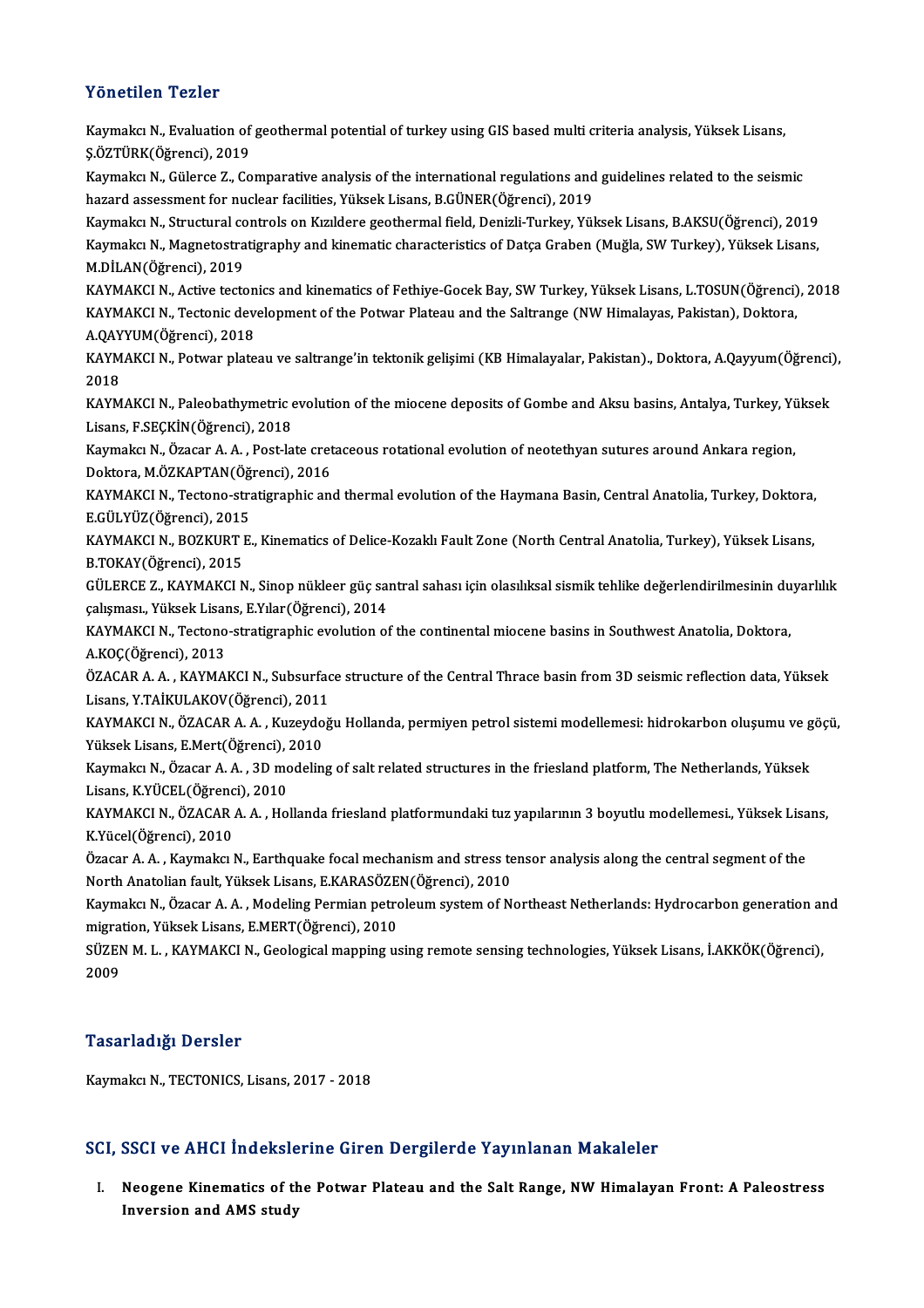Qayyum A., Poesse J. W., KAYMAKCI N., Langereis C. G., Gülyüz E., Ahsan N. Qayyum A., Poesse J. W. , KAYMAKCI N., Langereis C. G. , Gülyüz E., Ahsan N.<br>INTERNATIONAL GEOLOGY REVIEW, cilt.64, ss.1311-1329, 2022 (SCI İndekslerine Giren Dergi)<br>Neogane nestanation of geometry of the Neotathyan sutune

- II. Neogene restoration of geometry of the Neotethyan suture zone in Central Anatolia (Turkey)<br>Ozkaptan M., Gulyuz E., Kaymakci N., Langereis C. G. INTERNATIONAL GEOLOGY REVIEW, cilt.64, ss.1311<br>Neogene restoration of geometry of the Neot<br>Ozkaptan M., Gulyuz E., Kaymakci N., Langereis C. G.<br>INTERNATIONAL CEOLOGY REVIEW, 2021. (SCLInd INTERNATIONALGEOLOGYREVIEW,2021 (SCI İndekslerineGirenDergi)
- III. Deformation in SW Anatolia (Turkey) Documented by Anisotropy of Magnetic Susceptibility Data INTERNATIONAL GEOLOGY REVIEW, 2021 (SCI İndekslerine Giren Dergi)<br>Deformation in SW Anatolia (Turkey) Documented by Anisotropy of M<br>ÖZKAPTAN M., Gülyüz E., UZEL B., Langereis C. G. , ÖZACAR A. A. , KAYMAKCI N.<br>Testoniss. s Deformation in SW Anatolia (Turkey) Documented by<br>ÖZKAPTAN M., Gülyüz E., UZEL B., Langereis C. G., ÖZACAR A<br>Tectonics, cilt.40, sa.12, 2021 (SCI İndekslerine Giren Dergi)<br>Active tectonics and kinomatics of Bethive Gösek B ÖZKAPTAN M., Gülyüz E., UZEL B., Langereis C. G. , ÖZACAR A. A. , KAYMAKCI N.<br>Tectonics, cilt.40, sa.12, 2021 (SCI İndekslerine Giren Dergi)<br>IV. Active tectonics and kinematics of Fethiye-Göcek Bay, SW Turkey: Insight
- Tectonics, cilt.40, sa.12, 20<br>Active tectonics and ki<br>Pliny-Strabo Trenches<br>TOSUN LAVSAR ULAVS Active tectonics and kinematics of Fethiye-Göcek B<br>Pliny-Strabo Trenches<br>TOSUN L., AVŞAR U., Avşar Ö., Dondurur D., KAYMAKCI N.<br>Journal of Structural Coology, silt 145, 2021 (SCL indekte) Pliny-Strabo Trenches<br>TOSUN L., AVŞAR U., Avşar Ö., Dondurur D., KAYMAKCI N.<br>Journal of Structural Geology, cilt.145, 2021 (SCI İndekslerine Giren Dergi)

- V. Paleomagnetism of the Miocene Soma basin and its structural implications on the central sector of a crustal-scale transfer zone in western Anatolia (Turkey) Westerweel J., UZEL B., Langereis C. G., KAYMAKCI N., SÖZBİLİR H. JOURNAL OF ASIAN EARTH SCIENCES, cilt.193, 2020 (SCI İndekslerine Giren Dergi) Westerweel J., UZEL B., Langereis C. G. , KAYMAKCI N., SÖZBİLİR H.<br>JOURNAL OF ASIAN EARTH SCIENCES, cilt.193, 2020 (SCI İndekslerine Giren Dergi)<br>VI. Paleobathymetric evolution of the Miocene deposits of the Gombe sector o
- JOURNAL OF ASIAN EARTH SCIENC<br>Paleobathymetric evolution of t<br>Aksu basins in Antalya, Turkey<br>Sia E.S., Kouwenboven T. Koa A. K Paleobathymetric evolution of the Miocen<br>Aksu basins in Antalya, Turkey<br>Sis F. S., Kouwenhoven T., Koç A., KAYMAKCI N.<br>TURKISH JOURNAL OF FARTH SCIENCES sil: 20. Aksu basins in Antalya, Turkey<br>Sis F. S. , Kouwenhoven T., Koç A., KAYMAKCI N.<br>TURKISH JOURNAL OF EARTH SCIENCES, cilt.29, sa.4, ss.649-663, 2020 (SCI İndekslerine Giren Dergi)<br>Miasana seoshranalası: and stratisranhy of we

- Sis F. S., Kouwenhoven T., Koç A., KAYMAKCI N.<br>TURKISH JOURNAL OF EARTH SCIENCES, cilt.29, sa.4, ss.649-663, 2020 (SCI İndekslerine Giren Dergi)<br>VII. Miocene geochronology and stratigraphy of western Anatolia: Insights fro TURKISH JOURNAL OF EARTH SCIENCES, cilt.29, sa.4, ss.649-663, 2020 (S<br>Miocene geochronology and stratigraphy of western Anatolia: In<br>UZEL B., Kuiper K., SÖZBİLİR H., KAYMAKCI N., Langereis C. G. , Boehm K.<br>UTHOS cilt 252, Miocene geochronology and stratigraphy of we<br>UZEL B., Kuiper K., SÖZBİLİR H., KAYMAKCI N., Langer<br>LITHOS, cilt.352, 2020 (SCI İndekslerine Giren Dergi)<br>Kinamatis and tharmal avalution of the Haymar UZEL B., Kuiper K., SÖZBİLİR H., KAYMAKCI N., Langereis C. G. , Boehm K.<br>LITHOS, cilt.352, 2020 (SCI İndekslerine Giren Dergi)<br>VIII. Kinematic and thermal evolution of the Haymana Basin, a fore-arc to foreland basin in
- LITHOS, cilt.352, 202<br>Kinematic and the<br>Anatolia (Turkey)<br>Cülvüz E. Özkantan M Kinematic and thermal evolution of the Haymana Bas<br>Anatolia (Turkey)<br>Gülyüz E., Özkaptan M., Kaymakcı N., Persano C., Stuart F. M.<br>Testapophysiss, silt 766, ss 226, 229, 2019 (SCI İndelselerine

Anatolia (Turkey)<br>Gülyüz E., Özkaptan M., Kaymakcı N., Persano C., Stuart F. M.<br>Tectonophysics, cilt.766, ss.326-339, 2019 (SCI İndekslerine Giren Dergi)

IX. Age and kinematics of the Burdur Basin: Inferences for the existence of the Fethiye Burdur Fault Zone in SW Anatolia (Turkey) Age and kinematics of the Burdur Basin: Inferences for the existence of the Fethi<br>Zone in SW Anatolia (Turkey)<br>ÖZKAPTAN M., KAYMAKCI N., Langereis C. G. , Gulyuz E., ÖZACAR A. A. , UZEL B., SÖZBİLİR H.<br>TECTONOPUYSICS silt Zone in SW Anatolia (Turkey)<br>ÖZKAPTAN M., KAYMAKCI N., Langereis C. G. , Gulyuz E., ÖZACAR A. A. , UZEL<br>TECTONOPHYSICS, cilt.744, ss.256-274, 2018 (SCI İndekslerine Giren Dergi)<br>Palaemagnetia evidenee for unner plate respe

- ÖZKAPTAN M., KAYMAKCI N., Langereis C. G., Gulyuz E., ÖZACAR A. A., UZEL B., SÖZBİLİR<br>TECTONOPHYSICS, cilt.744, ss.256-274, 2018 (SCI İndekslerine Giren Dergi)<br>X. Paleomagnetic evidence for upper plate response to a STEP f TECTONOPHYSICS, cilt.744, ss.256-274, 2018 (SCI İndekslerine Giren Dergi)<br>Paleomagnetic evidence for upper plate response to a STEP fault, SW Anatoli:<br>KAYMAKCI N., Langereis C., ÖZKAPTAN M., Ozacar A. A. , Gülyüz E., UZEL Paleomagnetic evidence for upper plate response to a STEP fault, SW Anatolia<br>KAYMAKCI N., Langereis C., ÖZKAPTAN M., Ozacar A. A. , Gülyüz E., UZEL B., SÖZBİLİR H.<br>EARTH AND PLANETARY SCIENCE LETTERS, cilt.498, ss.101-115, KAYMAKCI N., Langereis C., ÖZKAPTAN M., Ozacar A. A. , Gülyüz E., UZEL B., SÖZBİLİR H.<br>EARTH AND PLANETARY SCIENCE LETTERS, cilt.498, ss.101-115, 2018 (SCI İndekslerine Giren Dergi)<br>XI. Repeated reactivation of clogged per
- EARTH AND PLANETARY SCIENCE LETT<br>Repeated reactivation of clogged pe<br>epithermal vein system, NW Turkey Repeated reactivation of clogged permeable pathways in epithermal gold (<br>epithermal vein system, NW Turkey<br>Gulyuz N., Shipton Z. K. , KUŞCU İ., Lord R. A. , KAYMAKCI N., Gülyüz E., Gladwell D. R.<br>JOUPNAL OF THE CEOLOCICAL

- epithermal vein system, NW Turkey<br>Gulyuz N., Shipton Z. K. , KUŞCU İ., Lord R. A. , KAYMAKCI N., Gülyüz E., Gladwell D. R.<br>JOURNAL OF THE GEOLOGICAL SOCIETY, cilt.175, sa.3, ss.509-524, 2018 (SCI İndekslerine Giren Dergi)<br>
- Gulyuz N., Shipton Z. K. , KUŞCU İ., Lord R. A. , KAYMAKCI N., Gülyüz E., Gladwell D. R.<br>JOURNAL OF THE GEOLOGICAL SOCIETY, cilt.175, sa.3, ss.509-524, 2018 (SCI İndekslerine Giren Dergi)<br>XII. Age and geodynamic evolution JOURNAL OF THE GEOLOGICAL SOCIETY, cilt.175, sa.3, ss.509-524, 2018 (SCI İndeksleri<br>Age and geodynamic evolution of the Black Sea Basin: Tectonic evidences of<br>Hippolyte J., Murovskaya A., Volfman Y., Yegorova T., Gintov O. Age and geodynamic evolution of the Black Sea Basin: Tectonic evidences of rifting<br>Hippolyte J., Murovskaya A., Volfman Y., Yegorova T., Gintov O., KAYMAKCI N., SANĞU E.<br>MARINE AND PETROLEUM GEOLOGY, cilt.93, ss.298-314, 2 Hippolyte J., Murovskaya A., Volfman Y., Yegorova T., Gintov O., KAYMAKCI N., SANĞU E.<br>MARINE AND PETROLEUM GEOLOGY, cilt.93, ss.298-314, 2018 (SCI İndekslerine Giren Dergi)<br>XIII. Planar seismic source characterization mod

## MARINE AND PETROLEUM<br>Planar seismic source<br>assessment of Istanbul<br>CÜLEPCE 7, Souman K, B Planar seismic source characterization mode<br>assessment of Istanbul<br>GÜLERCE Z., Soyman K. B. , Guner B., KAYMAKCI N.<br>MATURAL HAZARDS AND FARTH SYSTEM SCIENCE GÜLERCE Z., Soyman K. B., Guner B., KAYMAKCI N.

assessment of Istanbul<br>GÜLERCE Z., Soyman K. B. , Guner B., KAYMAKCI N.<br>NATURAL HAZARDS AND EARTH SYSTEM SCIENCES, cilt.17, sa.12, ss.2365-2381, 2017 (SCI İndekslerine Giren<br>Dergi) NATURAL HAZARDS AND EARTH SYSTEM SCIENCES, cilt.17, sa.12, ss.2365-2381, 2017 (SCI indekslerine Gir<br>Dergi)<br>XIV. Miocene tectonic history of the Central Tauride intramontane basins, and the paleogeographic<br>avalution of the

Dergi)<br>Miocene tectonic history of the Central Tau<br>evolution of the Central Anatolian Plateau<br>Kes A. KAYMAKCLN, Van Hinsbersen D.J.J., Ku Miocene tectonic history of the Central Tauride int<br>evolution of the Central Anatolian Plateau<br>Koç A., KAYMAKCI N., Van Hinsbergen D. J. J. , Kuiper K. F.<br>CLOBAL AND BLANETARY CHANCE si<sup>1</sup>t 159, 89.92, 102, 21 evolution of the Central Anatolian Plateau<br>Koç A., KAYMAKCI N., Van Hinsbergen D. J. J. , Kuiper K. F.<br>GLOBAL AND PLANETARY CHANGE, cilt.158, ss.83-102, 2017 (SCI İndekslerine Giren Dergi)

XV. Probabilistic Seismic-Hazard Assessment for East Anatolian Fault Zone Using Planar Fault Source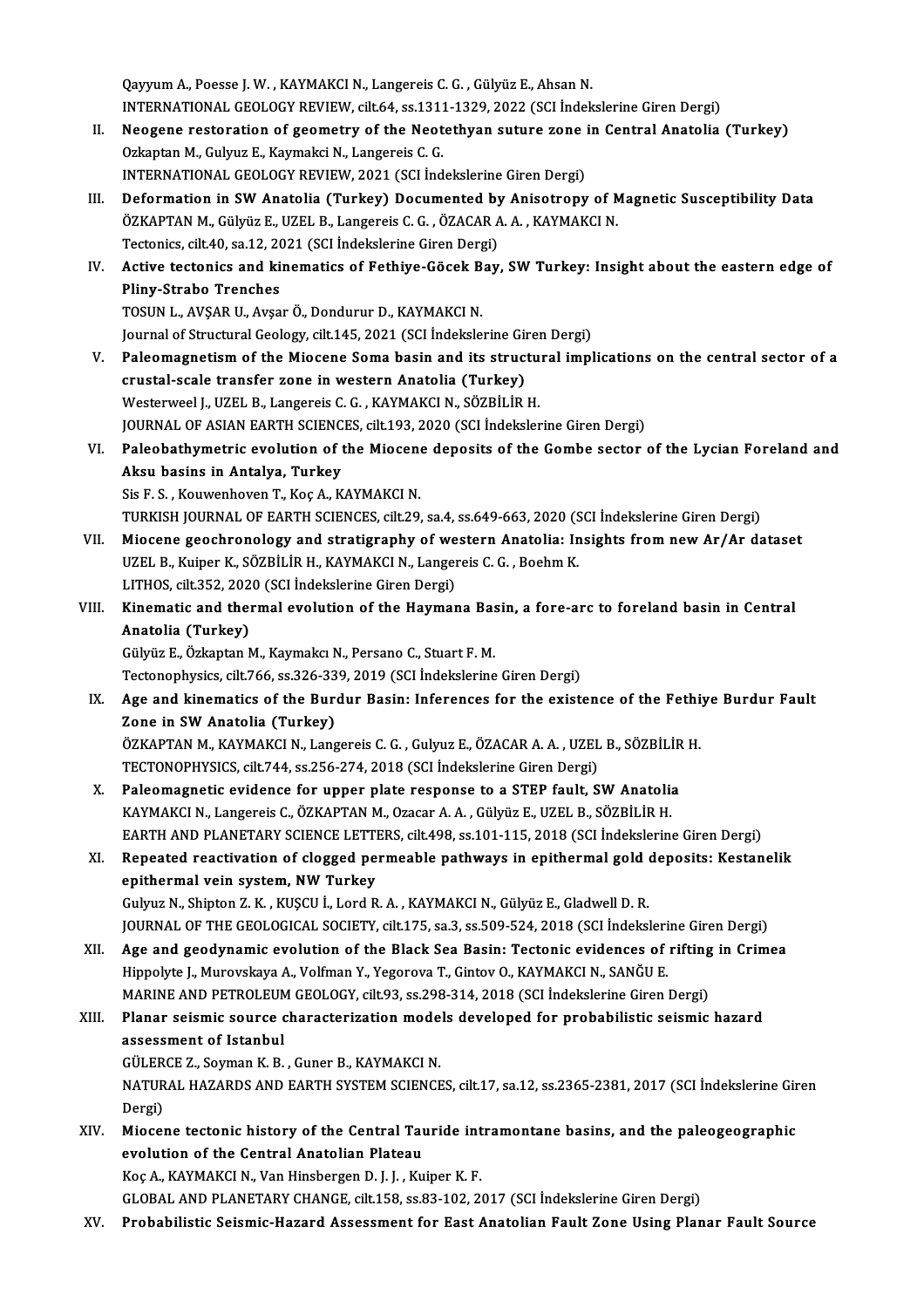Models

Models<br>GÜLERCE Z., SHAH S. T. , MENEKŞE A., Ozacar A. A. , Kaymakci N., ÇETİN K. Ö.<br>BULLETIN OF THE SEISMOLOGICAL SOGIETY OF AMERICA .cilt 107, 23 5, 23 2 BULLETIN OF THE SEISMOLOGICAL SOCIETY OF AMERICA, cilt.107, sa.5, ss.2353-2366, 2017 (SCI İndekslerine<br>Giren Dergi) GÜLERCE Z., :<br>BULLETIN OF<br>Giren Dergi)<br>Pelacamagn BULLETIN OF THE SEISMOLOGICAL SOCIETY OF AMERICA, cilt.107, sa.5, ss.2353-2366, 2017 (SCI Indekslerine<br>Giren Dergi)<br>XVI. Palaeomagnetic and geochronological evidence for a major middle Miocene unconformity in Soke<br>Pasin (w

Giren Dergi)<br>Palaeomagnetic and geochronological evidence for a major middle Miocene u<br>Basin (western Anatolia) and its tectonic implications for the Aegean region<br>UZEL R. SÜMERÖ ÖZKARTAN M. ÖZKAVMAK.C. Kujper K. SÖZRİLİR Palaeomagnetic and geochronological evidence for a major middle Miocene unconformity in Soke<br>Basin (western Anatolia) and its tectonic implications for the Aegean region<br>UZEL B., SÜMER Ö., ÖZKAPTAN M., ÖZKAYMAK Ç., Kuiper Basin (western Anatolia) and its tectonic implications for the Aegean region<br>UZEL B., SÜMER Ö., ÖZKAPTAN M., ÖZKAYMAK Ç., Kuiper K., SÖZBİLİR H., KAYMAKCI N., İNCİ U., Langere<br>JOURNAL OF THE GEOLOGICAL SOCIETY, cilt.174, s JOURNAL OF THE GEOLOGICAL SOCIETY, cilt.174, sa.4, ss.721-740, 2017 (SCI İndekslerine Giren Dergi)<br>XVII. MAGNETOSTRATIGRAPHY AND PALEOECOLOGY OF THE HOMINID-BEARING LOCALITY.

CORAKYERLER, TUGLU FORMATION (CANKIRI BASIN, CENTRAL ANATOLIA) MAGNETOSTRATIGRAPHY AND PALEOECOLOGY OF THE HOMINID-BEARING LOCALITY,<br>CORAKYERLER, TUGLU FORMATION (CANKIRI BASIN, CENTRAL ANATOLIA)<br>Kaya F., KAYMAKCI N., Bibi F., Eronen J., PEHLEVAN C., ERKMAN A. C. , Langereis C. G. , F CORAKYERLER, TUGLU FORMATION (CANKIRI BASIN, CENTRAL ANATOLIA)<br>Kaya F., KAYMAKCI N., Bibi F., Eronen J., PEHLEVAN C., ERKMAN A. C. , Langereis C. G. , Forteliu<br>JOURNAL OF VERTEBRATE PALEONTOLOGY, cilt.36, sa.2, 2016 (SCI İ JOURNAL OF VERTEBRATE PALEONTOLOGY, cilt.36, sa.2, 2016 (SCI Indekslerine Giren Dergi)<br>XVIII. Age and paleoenvironmental reconstruction of partially remagnetized lacustrine sedimentary rocks

(Oligocene Aktoprak basin, central Anatolia, Turkey) Meijers M. M., Strauss B. E., ÖZKAPTAN M., Feinberg J., Mulch A., Whitney D., KAYMAKCI N. GEOCHEMISTRYGEOPHYSICSGEOSYSTEMS, cilt.17, sa.3, ss.914-939,2016 (SCI İndekslerineGirenDergi) Meijers M. M. , Strauss B. E. , ÖZKAPTAN M., Feinberg J., Mulch A., Whitney D., KAYMAKCI N.<br>GEOCHEMISTRY GEOPHYSICS GEOSYSTEMS, cilt.17, sa.3, ss.914-939, 2016 (SCI İndekslerine Giren Dergi)<br>XIX. Late Neogene oroclinal

# **GEOCHEMISTRY GEO**<br>Late Neogene oro<br>southern Turkey?<br><sup>Voc A</sup> var Hinsberg Late Neogene oroclinal bending in the central Taurid<br>southern Turkey?<br>Koç A., van Hinsbergen D. J. J. , KAYMAKCI N., Langereis C. G.<br>EARTH AND BLANETARY SCIENCE LETTERS, silt 424, ss 75. S southern Turkey?<br>Koç A., van Hinsbergen D. J. J. , KAYMAKCI N., Langereis C. G.<br>EARTH AND PLANETARY SCIENCE LETTERS, cilt.434, ss.75-90, 2016 (SCI İndekslerine Giren Dergi)<br>Cress, sestional anatomu and geodunemis evolution

Koç A., van Hinsbergen D. J. J. , KAYMAKCI N., Langereis C. G.<br>EARTH AND PLANETARY SCIENCE LETTERS, cilt.434, ss.75-90, 2016 (SCI İndekslerine Giren Dergi)<br>XX. Cross-sectional anatomy and geodynamic evolution of the Centra EARTH A<br>Cross-se<br>Turkey)<br>Hinnelyte Turkey)<br>Hippolyte J., Espurt N., KAYMAKCI N., SANĞU E., Mueller C.<br>INTERNATIONAL JOURNAL OF EARTH SCIENCES, cilt.105, sa.1, ss.81-106, 2016 (SCI İndekslerine Giren Dergi)<br>A Miasana anast of the madern extensional rasime in

Hippolyte J., Espurt N., KAYMAKCI N., SANĞU E., Mueller C.

Hippolyte J., Espurt N., KAYMAKCI N., SANĞU E., Mueller C.<br>INTERNATIONAL JOURNAL OF EARTH SCIENCES, cilt.105, sa.1, ss.81-106, 2016 (SCI İndekslerine Giren Dergi)<br>XXI. A Miocene onset of the modern extensional regime i INTERNATIONAL JOURNAL OF EARTH SCIENCE<br>A Miocene onset of the modern extension<br>double dagger Basin (southwest Turkey)<br>Kos A KAYMAKCLN, van Hinsbergen D, LJ, V. A Miocene onset of the modern extensional regime in the Isparta Angle: constraints from the Yalva double dagger Basin (southwest Turkey)<br>Koc A., KAYMAKCI N., van Hinsbergen D. J. J. , Vissers R. L. M.

INTERNATIONAL JOURNAL OF EARTH SCIENCES, cilt.105, sa.1, ss.369-398, 2016 (SCI İndekslerine Giren Dergi)

Koc A., KAYMAKCI N., van Hinsbergen D. J. J. , Vissers R. L. M.<br>INTERNATIONAL JOURNAL OF EARTH SCIENCES, cilt.105, sa.1, ss.369-398, 2016 (SCI Indekslerine Giren Dergi)<br>XXII. Reply to the Comment by Come Lefebvre on the pa INTERNATIONAL JOURNAL OF EARTH SCIENCES, cilt.105, sa.1, ss.369-398, 2016 (SCI İndekslerine Giren l<br>Reply to the Comment by Come Lefebvre on the paper: 'Late Cretaceous extension and Palae<br>rotation-related contraction in C Reply to the Commen<br>rotation-related cont<br>Advokaat et al. 2014 rotation-related contraction in Central Anatolia recorded in the Ayhan-Buyukkisla basin' by<br>Advokaat et al. 2014<br>Advokaat E. L. , van Hinsbergen D. J. J. , KAYMAKCI N., Vissers R. L. M. , Hendriks B. W. H.

Advokaat et al. 2014<br>Advokaat E. L. , van Hinsbergen D. J. J. , KAYMAKCI N., Vissers R. L. M. , Hendriks B. W. H.<br>INTERNATIONAL GEOLOGY REVIEW, cilt.57, sa.13, ss.1712-1714, 2015 (SCI İndekslerine Giren Dergi)<br>New kinemati

# Advokaat E. L. , van Hinsbergen D. J. J. , KAYMAKCI N., Vissers R. L. M. , Hendriks B. W. H.<br>INTERNATIONAL GEOLOGY REVIEW, cilt.57, sa.13, ss.1712-1714, 2015 (SCI İndekslerine Giren Dergi)<br>XXIII. New kinematic and geochron INTERNATIONAL GE<br>New kinematic and<br>fault zone (CAFZ)<br>Hissing M. Schoonho New kinematic and geochronologic evidence for the Quaternary evolut:<br>fault zone (CAFZ)<br>Higgins M., Schoenbohm L. M. , Brocard G., KAYMAKCI N., Gosse J. C. , Cosca M. A.<br>TECTONICS, sitt 24, se 10, se 2119, 2141, 2015, (SCI

fault zone (CAFZ)<br>Higgins M., Schoenbohm L. M. , Brocard G., KAYMAKCI N., Gosse J. C. , Cosca M. A.<br>TECTONICS, cilt.34, sa.10, ss.2118-2141, 2015 (SCI İndekslerine Giren Dergi)

- Higgins M., Schoenbohm L. M. , Brocard G., KAYMAKCI N., Gosse J. C. , Cosca M. A.<br>TECTONICS, cilt.34, sa.10, ss.2118-2141, 2015 (SCI Indekslerine Giren Dergi)<br>XXIV. Reply to Karaoglu and Erkul's comment on: "Paleomagnetic TECTONICS, cilt.34, sa.10, ss.2118-2141, 2015 (SCI Indekslerine Giren Dergi)<br>Reply to Karaoglu and Erkul's comment on: "Paleomagnetic evidence for<br>of Western Anatolia during the exhumation of Menderes core complex"<br>117EL B Reply to Karaoglu and Erkul's comment on: "Paleomagnetic evidence for Western Anatolia during the exhumation of Menderes core complex<br>UZEL B., Langereis C. G. , KAYMAKCI N., SÖZBİLİR H., ÖZKAYMAK Ç., Ozkaptan M.<br>FARTH AND of Western Anatolia during the exhumation of Menderes core complex"<br>UZEL B., Langereis C. G. , KAYMAKCI N., SÖZBİLİR H., ÖZKAYMAK Ç., Ozkaptan M.<br>EARTH AND PLANETARY SCIENCE LETTERS, cilt.427, ss.312, 2015 (SCI İndekslerin UZEL B., Langereis C. G. , KAYMAKCI N., SÖZBİLİR H., ÖZKAYMAK Ç., Ozkaptan M.<br>EARTH AND PLANETARY SCIENCE LETTERS, cilt.427, ss.312, 2015 (SCI İndekslerine Giren Dergi)<br>XXV. Dynamics of intraoceanic subduction initiation:
- EARTH AND PLANETARY SCIENCE LETTERS, cilt.427, ss.312, 2015 (SCI Indel<br>Dynamics of intraoceanic subduction initiation: 2. Suprasubduction<br>metamorphic sole exhumation in context of absolute plate motions<br>wan Hinsbergen D. J Dynamics of intraoceanic subduction initiation: 2. Suprasubduction zone ophiolite formation and<br>metamorphic sole exhumation in context of absolute plate motions<br>van Hinsbergen D. J. J. , Peters K., Maffione M., Spakman W., metamorphic sole exhu<br>van Hinsbergen D. J. J. , Pet<br>F. M. , ALDANMAZ E., et al.<br>CEOCUEMISTRY CEORUYS van Hinsbergen D. J. J. , Peters K., Maffione M., Spakman W., Guilmette C., Thieulot C., Plumper O., Gurer D., Br<br>F. M. , ALDANMAZ E., et al.<br>GEOCHEMISTRY GEOPHYSICS GEOSYSTEMS, cilt.16, sa.6, ss.1771-1785, 2015 (SCI İndek F. M. , ALDANMAZ E., et al.<br>GEOCHEMISTRY GEOPHYSICS GEOSYSTEMS, cilt.16, sa.6, ss.1771-1785, 2015 (SCI İndekslerine Giren Dergi)<br>XXVI. Paleomagnetic evidence for an inverse rotation history of Western Anatolia during the e

GEOCHEMISTRY GEOPHYSICS GEOSYSTEMS, cilt.16, sa.6, ss.1771-1785, 2015 (SCI İndekslerine Giren Dergi)<br>Paleomagnetic evidence for an inverse rotation history of Western Anatolia during the exhuma<br>of Menderes core complex<br>UZE Paleomagnetic evidence for an inverse rotation history of Western Ana<br>of Menderes core complex<br>UZEL B., Langereis C. G. , KAYMAKCI N., SÖZBİLİR H., ÖZKAYMAK Ç., Ozkaptan M.<br>FARTH AND BLANETARY SCIENCE LETTERS. silt 414. ss EARTH AND PLANETARY SCIENCE LETTERS, cilt.414, ss.108-125, 2015 (SCI İndekslerine Giren Dergi)

XXVII. Late Cretaceous extension and Palaeogene rotation-related contraction in Central Anatolia recorded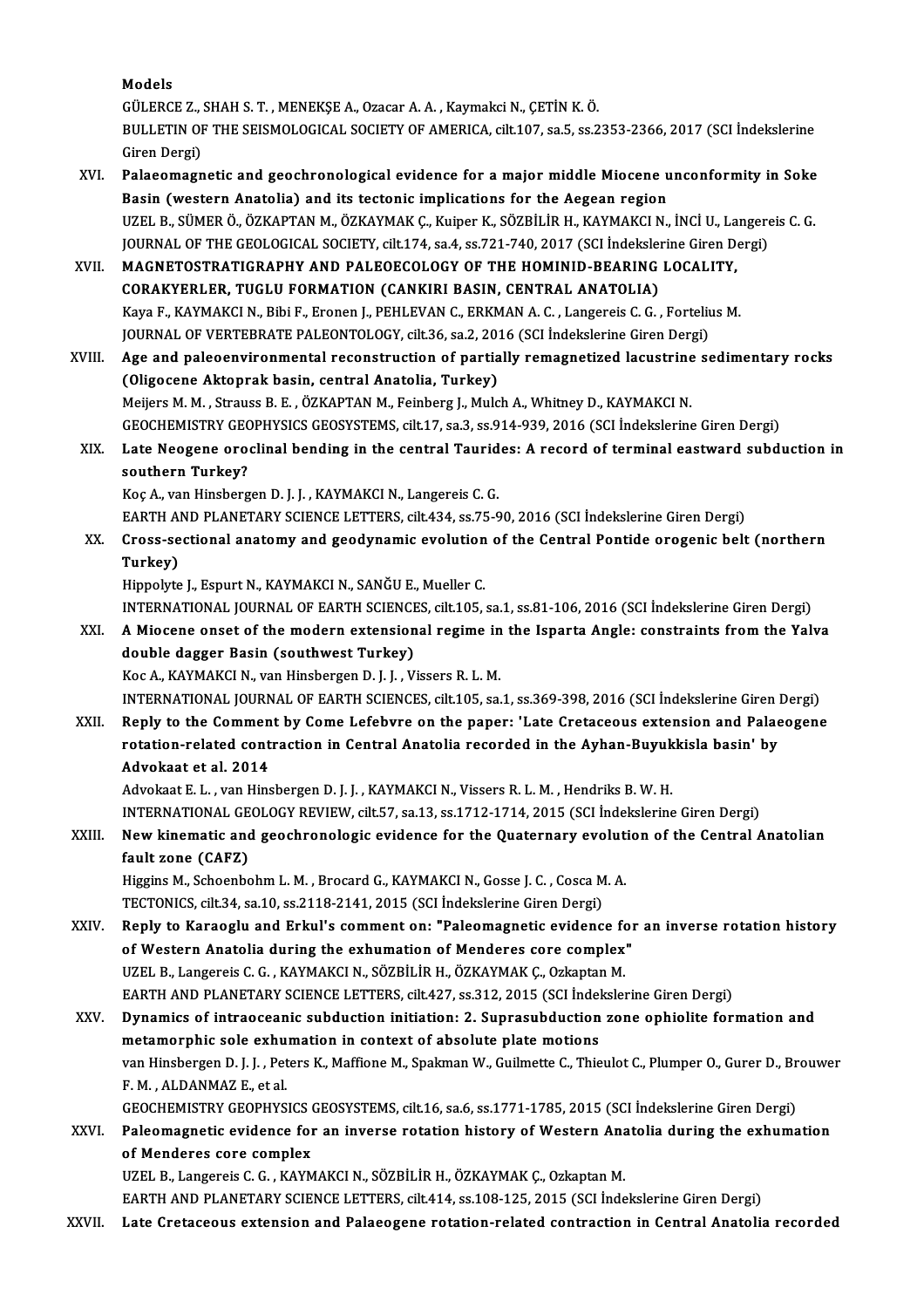|               | in the Ayhan-Buyukkisla basin                                                                                                                                                  |
|---------------|--------------------------------------------------------------------------------------------------------------------------------------------------------------------------------|
|               | Advokaat E. L., van Hinsbergen D. J. J., KAYMAKCI N., Vissers R. L. M., Hendriks B. W. H.                                                                                      |
|               | INTERNATIONAL GEOLOGY REVIEW, cilt.56, sa.15, ss.1813-1836, 2014 (SCI İndekslerine Giren Dergi)                                                                                |
| XXVIII.       | Lithospheric structural control on inversion of the southern margin of the Black Sea Basin, Central                                                                            |
|               | Pontides, Turkey                                                                                                                                                               |
|               | Espurt N., Hippolyte J., KAYMAKCI N., SANĞU E.                                                                                                                                 |
|               | LITHOSPHERE, cilt.6, sa.1, ss.26-34, 2014 (SCI Indekslerine Giren Dergi)                                                                                                       |
| XXIX.         | Late Eocene evolution of the Cicekdagi Basin (central Turkey): Syn-sedimentary compression during                                                                              |
|               | microcontinent-continent collision in central Anatolia                                                                                                                         |
|               | Gulyuz E., KAYMAKCI N., Meijers M. J. M., van Hinsbergen D. J. J., Lefebvre C., Vissers R. L. M., Hendriks B. W. H.,                                                           |
|               | Peynircioglu A.A.                                                                                                                                                              |
|               | TECTONOPHYSICS, cilt.602, ss.286-299, 2013 (SCI İndekslerine Giren Dergi)                                                                                                      |
| XXX.          | Structural evidence for strike-slip deformation in the Izmir-Balikesir transfer zone and                                                                                       |
|               | consequences for late Cenozoic evolution of western Anatolia (Turkey)                                                                                                          |
|               | UZEL B., SÖZBİLİR H., Ozkaymak C., KAYMAKCI N., Langereis C. G.                                                                                                                |
|               | JOURNAL OF GEODYNAMICS, cilt.65, ss.94-116, 2013 (SCI Indekslerine Giren Dergi)                                                                                                |
| XXXI.         | Kinematics of Surgu Fault Zone (Malatya, Turkey): A remote sensing study                                                                                                       |
|               | Koc A., KAYMAKCI N.                                                                                                                                                            |
|               | JOURNAL OF GEODYNAMICS, cilt.65, ss.292-307, 2013 (SCI Indekslerine Giren Dergi)                                                                                               |
| XXXII.        | Reconstructing the geometry of central Anatolia during the late Cretaceous: Large-scale Cenozoic                                                                               |
|               | rotations and deformation between the Pontides and Taurides<br>Lefebvre C., Meijers M. J. M., KAYMAKCI N., Peynircioglu A., Langereis C. G., van Hinsbergen D. J. J.           |
|               | EARTH AND PLANETARY SCIENCE LETTERS, cilt.366, ss.83-98, 2013 (SCI İndekslerine Giren Dergi)                                                                                   |
| <b>XXXIII</b> | Systematics and dental microwear of the late Miocene Gliridae (Rodentia, Mammalia) from Hayranli,                                                                              |
|               | Anatolia: implications for paleoecology and paleobiodiversity                                                                                                                  |
|               | Kaya F., KAYMAKCI N.                                                                                                                                                           |
|               | PALAEONTOLOGIA ELECTRONICA, cilt.16, sa.3, 2013 (SCI İndekslerine Giren Dergi)                                                                                                 |
| <b>XXXIV</b>  | Evidence for similar to 80-75 Ma subduction jump during Anatolide-Tauride-Armenian block                                                                                       |
|               | accretion and similar to 48 Ma Arabia-Eurasia collision in Lesser Caucasus-East Anatolia                                                                                       |
|               | Rolland Y., PERINÇEK D., KAYMAKCI N., Sosson M., Barrier E., Avagyan A.                                                                                                        |
|               | JOURNAL OF GEODYNAMICS, ss.76-85, 2012 (SCI Indekslerine Giren Dergi)                                                                                                          |
| <b>XXXV</b>   | Tectono-Sedimentary evolution and geochronology of the Middle Miocene Altinapa Basin, and                                                                                      |
|               | implications for the Late Cenozoic uplift history of the Taurides, southern Turkey                                                                                             |
|               | KOÇ A., KAYMAKCI N., van Hinsbergen D. J. J. , Kuiper K. F. , Vissers R. L. M.                                                                                                 |
|               | TECTONOPHYSICS, cilt.532, ss.134-155, 2012 (SCI Indekslerine Giren Dergi)                                                                                                      |
| XXXVI.        | Reply to Genc and Yurur's comments on: "Late Cretaceous extensional denudation along a marble                                                                                  |
|               | detachment fault zone in the Kirsehir massif near Kaman, Central Turkey"                                                                                                       |
|               | Lefebvre C., Barnhoorn A., van Hinsbergen D. J. J. , KAYMAKCI N., Vissers R. L. M.                                                                                             |
|               | JOURNAL OF STRUCTURAL GEOLOGY, cilt.36, ss.90-93, 2012 (SCI Indekslerine Giren Dergi)                                                                                          |
| <b>XXXVII</b> | Detection and object-based classification of offshore oil slicks using ENVISAT-ASAR images                                                                                     |
|               | AKAR S., Suezen M. L., KAYMAKCI N.                                                                                                                                             |
|               | ENVIRONMENTAL MONITORING AND ASSESSMENT, cilt.183, ss.409-423, 2011 (SCI İndekslerine Giren Dergi)                                                                             |
| XXXVIII.      | Late Cretaceous extensional denudation along a marble detachment fault zone in the Kirsehir massif                                                                             |
|               | near Kaman, central Turkey                                                                                                                                                     |
|               | Lefebvre C., Barnhoorn A., van Hinsbergen D. J. J., KAYMAKCI N., Vissers R. L. M.                                                                                              |
|               | JOURNAL OF STRUCTURAL GEOLOGY, cilt.33, sa.8, ss.1220-1236, 2011 (SCI Indekslerine Giren Dergi)                                                                                |
| <b>XXXIX</b>  | U Pb and 40Ar 39Ar Geochronology and Isotopic Constraints on the Genesis of Copper Gold Bearing                                                                                |
|               | Iron Oxide Deposits in the Hasancelebi District Eastern Turkey                                                                                                                 |
|               | Kuşcu İ., Yılmazer E., Güleç N. T. , Bayır S., Demirela G., Kuşcu G., Kuru G. S. , Kaymakcı N.<br>Economic Geology, cilt 106, ss 261-288, 2011 (SSCI Indekslerine Giren Dergi) |
| XL.           | Pervasive Palaeogene remagnetization of the central Taurides fold-and-thrust belt (southern                                                                                    |
|               |                                                                                                                                                                                |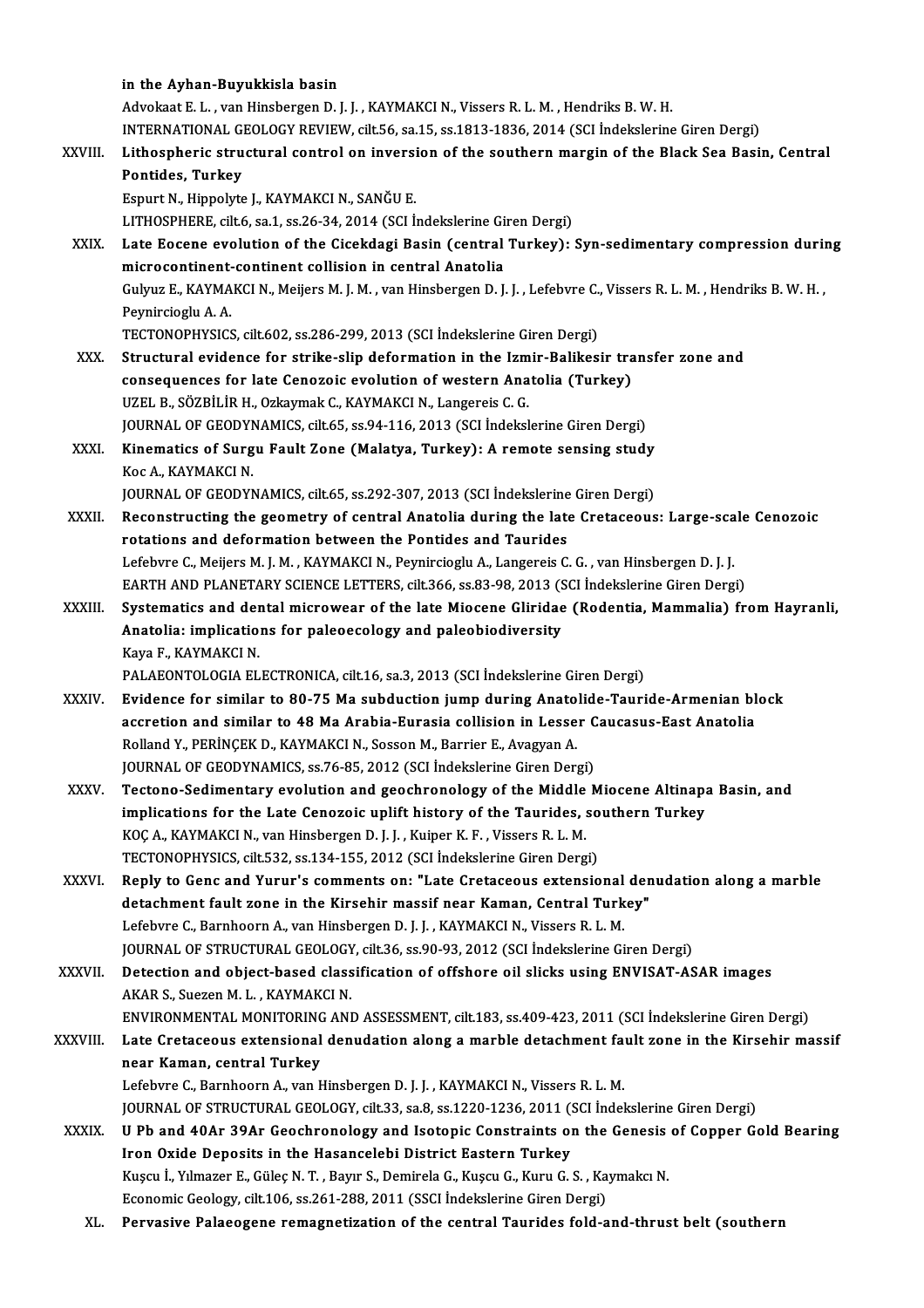Turkey) and implications for rotations in the Isparta Angle Meijers M. J. M. , van Hinsbergen D. J. J. , Dekkers M. J. , Altiner D., KAYMAKCI N., Langereis C. G. Turkey) and implications for rotations in the Isparta Angle<br>Meijers M. J. M. , van Hinsbergen D. J. J. , Dekkers M. J. , Altıner D., KAYMAKCI N., Langereis C. G.<br>GEOPHYSICAL JOURNAL INTERNATIONAL, cilt.184, sa.3, ss.1090-1 Meijers M. J. M. , van Hinsbergen D. J. J. , Dekkers M. J. , Altmer D., KAYMAKCI N., Langereis C. G.<br>GEOPHYSICAL JOURNAL INTERNATIONAL, cilt.184, sa.3, ss.1090-1112, 2011 (SCI İndekslerine Giren Dergi)<br>XLI. U-Pb and Ar-40-GEOPHYSICAL JOURNAL INTERNATIONAL, cilt.184, sa.3, ss.1090-1112, 2011 (SCI 1<br>U-Pb and Ar-40-Ar-39 Geochronology and Isotopic Constraints on the Governing Iron Oxide Deposits in the Hasancelebi District, Eastern Turkey<br>PUSC U-Pb and Ar-40-Ar-39 Geochronology and Isotopic Constraints on the Genesis<br>Bearing Iron Oxide Deposits in the Hasancelebi District, Eastern Turkey<br>KUŞCU İ., Yilmazer E., Gulec N., Bayir S., Demirela G., Kuscu G. G. , Kuru Bearing Iron Oxide Deposits in the Hasancelebi District, Eastern Turkey<br>KUSCU İ., Yilmazer E., Gulec N., Bayir S., Demirela G., Kuscu G. G., Kuru G. S., KAYMAKCI N. XLII. Jurassic arc volcanism on Crimea (Ukraine): Implications for the paleo-subduction zone<br>configuration of the Black Sea region ECONOMIC GEOLOGY, cilt.106, sa.2, ss.261-288, 2011 (SCI İndekslerine Giren Dergi) Jurassic arc volcanism on Crimea (Ukraine): Implications for the paleo-subduction zone<br>configuration of the Black Sea region<br>Meijers M. J. M. , Vrouwe B., van Hinsbergen D. J. J. , Kuiper K. F. , Wijbrans J., Davies G. R. **configuration of the Black Sea re**<br>Meijers M. J. M. , Vrouwe B., van Hins<br>KAYMAKCI N., Matenco L., Saintot A.<br>LITHOS si<sup>j</sup>t 119, se 412, 426, 2010 (S Meijers M. J. M. , Vrouwe B., van Hinsbergen D. J. J. , Kuiper K. F. , V<br>KAYMAKCI N., Matenco L., Saintot A.<br>LITHOS, cilt.119, ss.412-426, 2010 (SCI İndekslerine Giren Dergi)<br>Beconsiling the geological history of western T KAYMAKCI N., Matenco L., Saintot A.<br>LITHOS, cilt.119, ss.412-426, 2010 (SCI İndekslerine Giren Dergi)<br>XLIII. Reconciling the geological history of western Turkey with plate circuits and mantle tomography van Hinsbergen D. J. J., KAYMAKCI N., Spakman W., Torsvik T. H. Reconciling the geological history of western Turkey with plate circuits and mantle tomog<br>van Hinsbergen D. J. J. , KAYMAKCI N., Spakman W., Torsvik T. H.<br>EARTH AND PLANETARY SCIENCE LETTERS, cilt.297, ss.674-686, 2010 (SC van Hinsbergen D. J. J., KAYMAKCI N., Spakman W., Torsvik T. H.<br>EARTH AND PLANETARY SCIENCE LETTERS, cilt.297, ss.674-686, 2010 (SCI Indekslerine Gir<br>XLIV. Late Cretaceous to Paleocene oroclinal bending in the central Pont EARTH AND PLANETARY SCIENCE LETTERS, cilt.297, ss.674-686, 2010 (SCI İndekslerine Giren Dergi<br>Late Cretaceous to Paleocene oroclinal bending in the central Pontides (Turkey)<br>Meijers M. J. M. , KAYMAKCI N., van Hinsbergen D Late Cretaceous to Paleocene oroclinal bending in<br>Meijers M. J. M. , KAYMAKCI N., van Hinsbergen D. J. J. , L.<br>TECTONICS, cilt.29, 2010 (SCI İndekslerine Giren Dergi)<br>Junassia Crataceous Jow paleolatitudes from the c Meijers M. J. M. , KAYMAKCI N., van Hinsbergen D. J. J. , Langereis C. G. , Stephenson R. A. , Hippolyte J.<br>TECTONICS, cilt.29, 2010 (SCI İndekslerine Giren Dergi)<br>XLV. Jurassic-Cretaceous low paleolatitudes from the c TECTONICS, cilt.29, 2010<br>Jurassic-Cretaceous lo<br>to True Polar Wander<br>Majjara M.I.M., Langarai Jurassic-Cretaceous low paleolatitudes from the circum-Black Sea region (Crimea and Po<br>to True Polar Wander<br>Meijers M. J. M. , Langereis C. G. , van Hinsbergen D. J. J. , KAYMAKCI N., Stephenson R. A. , ALTINER D.<br>FARTH AN to True Polar Wander<br>Meijers M. J. M. , Langereis C. G. , van Hinsbergen D. J. J. , KAYMAKCI N., Stephenson R. A. , ALTINER D.<br>EARTH AND PLANETARY SCIENCE LETTERS, cilt.296, ss.210-226, 2010 (SCI İndekslerine Giren Dergi) Meijers M. J. M. , Langereis C. G. , van Hinsbergen D. J. J. , KAYMAKCI N., Stephenson R. A. , ALTINER D.<br>EARTH AND PLANETARY SCIENCE LETTERS, cilt.296, ss.210-226, 2010 (SCI İndekslerine Giren Dergi)<br>XLVI. Surface and Sub EARTH AND PLANETARY SCIENCE LETTERS, cilt.296, ss.210-2<br>Surface and Subsurface Characteristics of the Cankiri I<br>of Remote Sensing, Seismic Interpretation and Gravity<br>KAXMAKCLN, Özmutlu S. Van Diik R.M., Özselik V. Surface and Subsurface Characteristics of the<br>of Remote Sensing, Seismic Interpretation an<br>KAYMAKCI N., Özmutlu Ş., Van Dijk P. M. , Özçelik Y.<br>TURKISH JOURNAL OF FARTH SCIENCES silt 19, S. of Remote Sensing, Seismic Interpretation and Gravity<br>KAYMAKCI N., Özmutlu Ş., Van Dijk P. M. , Özçelik Y.<br>TURKISH JOURNAL OF EARTH SCIENCES, cilt.19, sa.1, ss.79-100, 2010 (SCI İndekslerine Giren Dergi)<br>Lata Miacone trans KAYMAKCI N., Özmutlu Ş., Van Dijk P. M. , Özçelik Y.<br>TURKISH JOURNAL OF EARTH SCIENCES, cilt.19, sa.1, ss.79-100, 2010 (SCI İndekslerine Giren Dergi)<br>XLVII. Late Miocene transcurrent tectonics in NW Turkey: evidence from p TURKISH JOURNAL OF EARTH SCIENCES, cilt.1<br>Late Miocene transcurrent tectonics in N<br>(39)Ar dating of alkaline volcanic rocks<br>Kaymakai N. Aldanmag E. Langarais C. Spall 1 Kaymakci N., Aldanmaz E., Langereis C., Spell T. L., Gurer O. F., Zanetti K. A. GEOLOGICALMAGAZINE, cilt.144, sa.2, ss.379-392,2007 (SCI İndekslerineGirenDergi) XLVIII. Kinematic development and paleostress analysis of the Denizli Basin (Western Turkey): implications GEOLOGICAL MAGAZINE, cilt.144, sa.2, ss.379-392, 2007 (SCI İndekslerine Giren I<br>Kinematic development and paleostress analysis of the Denizli Basin (W<br>of spatial variation of relative paleostress magnitudes and orientation Kinematic de<br>of spatial va<br>KAYMAKCI N.<br>JOUPMAL OF of spatial variation of relative paleostress magnitudes and orientations<br>KAYMAKCI N.<br>JOURNAL OF ASIAN EARTH SCIENCES, cilt.27, sa.2, ss.207-222, 2006 (SCI İndekslerine Giren Dergi)<br>Coochemisel senstraints on the Conogois, KAYMAKCI N.<br>JOURNAL OF ASIAN EARTH SCIENCES, cilt.27, sa.2, ss.207-222, 2006 (SCI Indekslerine Giren Dergi)<br>XLIX. Geochemical constraints on the Cenozoic, OIB-type alkaline volcanic rocks of NW Turkey:<br>Implications for mon JOURNAL OF ASIAN EARTH SCIENCES, cilt.27, sa.2, ss.207-222,<br>Geochemical constraints on the Cenozoic, OIB-type alka<br>Implications for mantle sources and melting processes<br>ALDANMAZE, KÖPPÜRASI N. GÜPER Ö.E., KAYMAKCI N. CON Geochemical constraints on the Cenozoic, OIB-type alkaline volonglications for mantle sources and melting processes<br>ALDANMAZ E., KÖPRÜBAŞIN., GÜRER Ö. F. , KAYMAKCIN., Gourgaud A.<br>LITHOS silt 96, ss 50, 76, 2006 (SCI İndek Implications for mantle sources and melting processes<br>ALDANMAZ E., KÖPRÜBAŞI N., GÜRER Ö. F. , KAYMAKCI N., Go<br>LITHOS, cilt.86, ss.50-76, 2006 (SCI İndekslerine Giren Dergi)<br>2D. architecture and Neogene evolution of the Ma ALDANMAZ E., KÖPRÜBAŞI N., GÜRER Ö. F. , KAYMAKCI N., Gourgaud A.<br>LITHOS, cilt.86, ss.50-76, 2006 (SCI İndekslerine Giren Dergi)<br>L. 3D-architecture and Neogene evolution of the Malatya Basin: Inferences for the kinematics LITHOS, cilt.86, ss.50-76, 2006 (SCI<br>3D-architecture and Neogene e<br>Malatya and Ovacik fault zones<br>Kaymaksi N. Inseesr M. Exteniner I **3D-architecture and Neogene evourned**<br>Malatya and Ovacik fault zones<br>Kaymakci N., Inceoez M., Ertepinar P.<br>TURVISH JOURNAL OF FARTH SCIEN. Malatya and Ovacik fault zones<br>Kaymakci N., Inceoez M., Ertepinar P.<br>TURKISH JOURNAL OF EARTH SCIENCES, cilt.15, sa.2, ss.123-154, 2006 (SCI İndekslerine Giren Dergi)<br>2D Architecture and Neogone Evolution of the MalatyaBas Kaymakci N., Inceoez M., Ertepinar P.<br>TURKISH JOURNAL OF EARTH SCIENCES, cilt.15, sa.2, ss.123-154, 2006 (SCI İndekslerine Giren Dergi)<br>LI. 3D Architecture and Neogene Evolution of the MalatyaBasin Inferences for the Kinem TURKISH JOURNAL OF EARTH SCIE<br>3D Architecture and Neogene E<br>Malatyaand Ovac k Fault Zones<br>INCEÖZ M. Bror E. KAYMAKCI N **3D Architecture and Neogene<br>Malatyaand Ovac k Fault Zone:<br>İNCEÖZ M., Pınar E., KAYMAKCI N.**<br>Turkich Journal Of Farth Sciences. Malatyaand Ovac k Fault Zones<br>İNCEÖZ M., Pınar E., KAYMAKCI N.<br>Turkish Journal Of Earth Sciences, cilt.15, ss.123-154, 2006 (SCI Expanded İndekslerine Giren Dergi) LII. Constraints on the composition and thermal structure of the upper mantle beneath NW Turkey: Turkish Journal Of Earth Sciences, cilt.15, ss.123-154, 2006 (SCI I<br>Constraints on the composition and thermal structure of<br>Evidence from mantle xenoliths and alkali primary melts<br>ALDANMAZE, Courgaud A, KAYMAKCLN Constraints on the composition and the<br>Evidence from mantle xenoliths and a<br>ALDANMAZ E., Gourgaud A., KAYMAKCI N.<br>JOUPMAL OF CEODYMAMICS si<sup>1</sup>t 20, 22, 23, 24 ALDANMAZ E., Gourgaud A., KAYMAKCI N.<br>JOURNAL OF GEODYNAMICS, cilt.39, sa.3, ss.277-316, 2005 (SCI İndekslerine Giren Dergi) LIII. Comprehensive Strip Based Lineament Detection Method (COSBALID) from point-like features: a GIS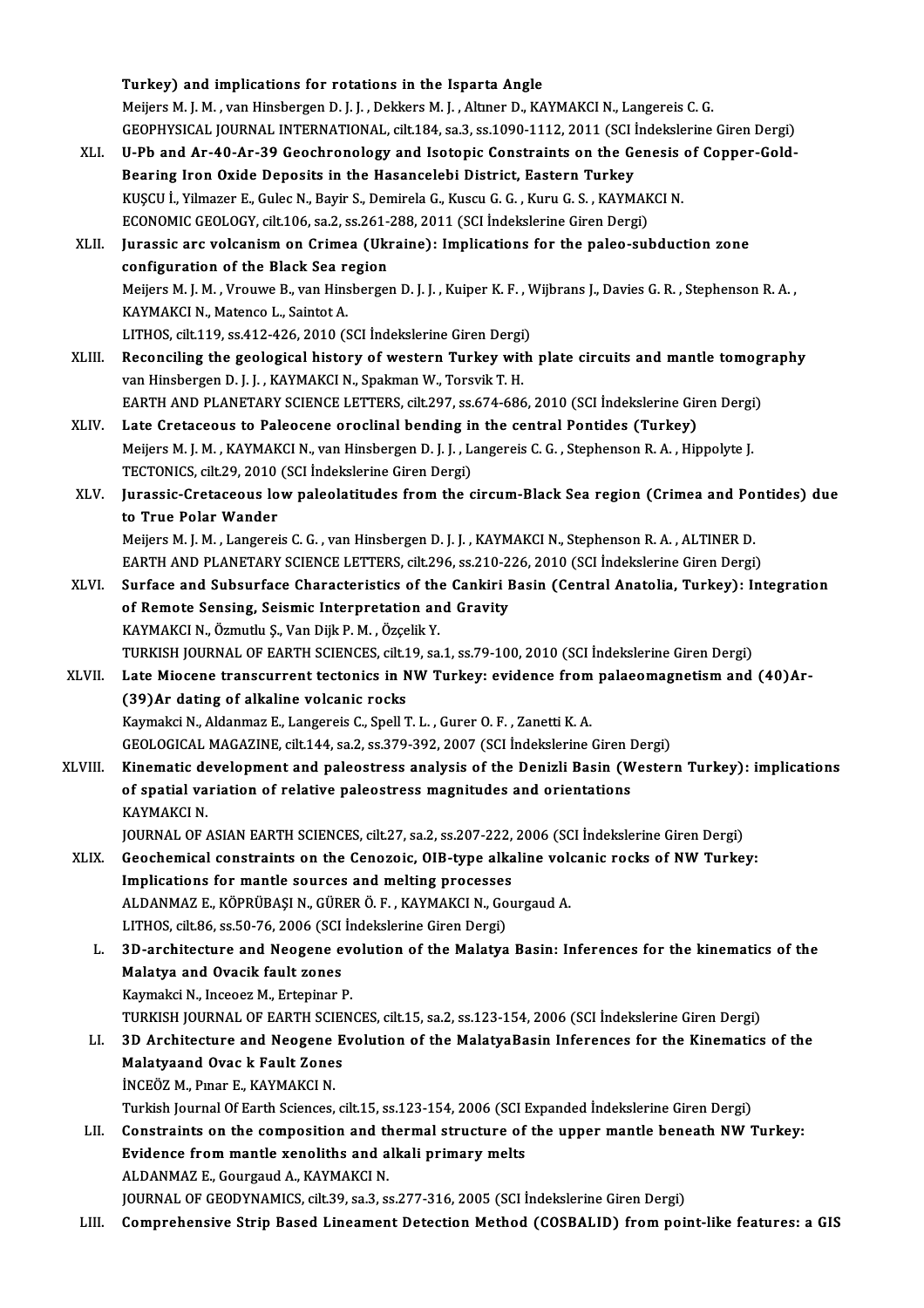approach Arcasoy A., Toprak V., KAYMAKCI N. approach<br>Arcasoy A., Toprak V., KAYMAKCI N.<br>COMPUTERS & GEOSCIENCES, cilt.30, sa.1, ss.45-57, 2004 (SCI İndekslerine Giren Dergi)<br>Nestastaniss of the southeast Marmars nazion NW Anatalia Turkov. LIV. Neotectonics of the southeast Marmara region NW Anatolia Turkey<br>GÜRER Ö. F., ÇAKIR Ş., ÖZBURAN M., KAYMAKCI N. COMPUTERS & GEOSCIENCES, cilt.30, sa.1, ss.45-57,<br>Neotectonics of the southeast Marmara regio<br>GÜRER Ö. F. , ÇAKIR Ş., ÖZBURAN M., KAYMAKCI N.<br>Journal Of Asian Farth Ssianses, silt 31, ss.1041, 105 Journal Of Asian Earth Sciences, cilt.21, ss.1041-1051, 2003 (SCI Expanded İndekslerine Giren Dergi) GÜRER Ö. F. , ÇAKIR Ş., ÖZBURAN M., KAYMAKCI N.<br>Journal Of Asian Earth Sciences, cilt.21, ss.1041-1051, 2003 (SCI Expanded İndekslerine Giren Dergi)<br>LV. Palaeomagnetic evolution of the Cankiri Basin (central Anatolia, **Journal Of Asian Earth Sciences<br>Palaeomagnetic evolution of<br>bending due to indentation<br>KAYMAKCLN, Duermejier C. Le** Palaeomagnetic evolution of the Cankiri Basin (central<br>bending due to indentation<br>KAYMAKCI N., Duermeijer C., Langereis C., White S., van Dijk P.<br>CEOLOCICAL MACAZINE silt 140 sp.2 sp.242,255,2002 (SCLI bending due to indentation<br>KAYMAKCI N., Duermeijer C., Langereis C., White S., van Dijk P.<br>GEOLOGICAL MAGAZINE, cilt.140, sa.3, ss.343-355, 2003 (SCI İndekslerine Giren Dergi) KAYMAKCI N., Duermeijer C., Langereis C., White S., van Dijk P.<br>GEOLOGICAL MAGAZINE, cilt.140, sa.3, ss.343-355, 2003 (SCI Indekslerine Giren Dergi)<br>LVI. Comment on 'Rockfall avalance deposits associated with normal faulti GEOLOGICAL MAGAZINE, cilt.140, sa.3, ss.343-355, 2003 (SCI Indekslerine Giren Dergi)<br>Comment on 'Rockfall avalance deposits associated with normal faulting in the NW of the Cankiri<br>basin: implications for the post-collisio Comment on 'Rockfall avalance deposits associated with normal faulting in<br>basin: implications for the post-collisional tectonic evolution of the Neo-T.<br>Seyitoglu, N. Kazanci, L. Karadenizli, S. Sen, B. Varol, and T. Karabi basin: implications for the post-collisional tectonic evolution of the Neo-Tethyan suture zone' by G.<br>Seyitoglu, N. Kazanci, L. Karadenizli, S. Sen, B. Varol, and T. Karabiyikoglu<br>KAYMAKCI N. Seyitoglu, N. Kazanci, L. Karadenizli, S. Sen, B. Varol, and T. Karabi<br>KAYMAKCI N.<br>TERRA NOVA, cilt.15, sa.2, ss.133-136, 2003 (SCI İndekslerine Giren Dergi)<br>Kinamatia and strustural davalarmant of the Cankini Basin Cantra KAYMAKCI N.<br>TERRA NOVA, cilt.15, sa.2, ss.133-136, 2003 (SCI İndekslerine Giren Dergi)<br>LVII. Kinematic and structural development of the Çankiri Basin Central Anatolia Turkey a paleostress<br>inversion study TERRA NOVA, cilt.<br>Kinematic and study<br>inversion study Kinematic and structural develop<br>inversion study<br>KAYMAKCI N., Stanley H W., Paul M V.<br>Testanophysiss silt 364 ss 95,113,20 inversion study<br>KAYMAKCI N., Stanley H W., Paul M V.<br>Tectonophysics, cilt.364, ss.85-113, 2003 (SSCI İndekslerine Giren Dergi) KAYMAKCI N., Stanley H W., Paul M V.<br>Tectonophysics, cilt.364, ss.85-113, 2003 (SSCI İndekslerine Giren Dergi)<br>LVIII. Palaeostress Inversion in a Multiphase Deformed Area Kinematic and Structural Evolution of the<br>Conkini B Tectonophysics, cilt.364, ss.85-113, 2003 (SSCI İndekslerin<br>Palaeostress Inversion in a Multiphase Deformed A<br>Cankiri Basin Central Turkey Part 1 Northern Area<br>KAYMAKCI N. S.H.W. Dilk P.V Palaeostress Inversion in a<br>Cankiri Basin Central Turke<br>KAYMAKCI N., S H W., Dijk P V.<br>Ceological Society, London, Sp Cankiri Basin Central Turkey Part 1 Northern Area<br>KAYMAKCI N., S H W., Dijk P V.<br>Geological Society, London, Special Publications, cilt.173, ss.295-323, 2000 (SCI Expanded İndekslerine Giren<br>Persi) KAYMA<br>Geolog<br>Dergi) Dergi)<br>Diğer Dergilerde Yayınlanan Makaleler

- I. Stratigraphic comparisons along the Pontides (Turkey) based on newnannoplankton age determinations in the Eastern Pontides (Turkey) based on<br>determinations in the Eastern Pontides: geodynamic implications<br>Hinnelite L. Muller C. Sonën E. Kaumeksi N Stratigraphic comparisons along the Po<br>determinations in the Eastern Pontides<br>Hippolyte J., Muller C., Sanğu E., Kaymakci N.<br>TECTONIC EVOLUTION OF THE EASTEDN PL determinations in the Eastern Pontides: geodynamic implications<br>Hippolyte J., Muller C., Sanğu E., Kaymakci N.<br>TECTONIC EVOLUTION OF THE EASTERN BLACK SEA AND CAUCASUS, cilt.428, ss.323-358, 2017 (Diğer<br>Kurumların Hakamli Hippolyte J., Muller C., Sanğu E.,<br>TECTONIC EVOLUTION OF THE<br>Kurumların Hakemli Dergileri)<br>Sedimentarıy basın tectoniss TECTONIC EVOLUTION OF THE EASTERN BLACK SEA AND CAUCASUS, cilt.428, ss.323-358, 2017 (Diğer<br>Kurumların Hakemli Dergileri)<br>II. Sedimentary basin tectonics from the Black Sea and Caucasus to the Arabian Platform: introductio
- Kurumların Hakemli Dergileri)<br>Sedimentary basin tectonics from the Black Sea and Caucası<br>Sosson M., KAYMAKCI N., Stephenson R., Bergerat F., Starostenko V.<br>SEDIMENTARY BASIN TECTONICS FROM THE BLACK SEA AND CAU Sedimentary basin tectonics from the Black Sea and Caucasus to the Arabian Platform: introduction<br>Sosson M., KAYMAKCI N., Stephenson R., Bergerat F., Starostenko V.<br>SEDIMENTARY BASIN TECTONICS FROM THE BLACK SEA AND CAUCAS Sosson M., KAYMAKCI N., Stephenson R., Bergerat F.,<br>SEDIMENTARY BASIN TECTONICS FROM THE BLACK<br>ss.1-10, 2010 (Diğer Kurumların Hakemli Dergileri)<br>Dating of the Black See Basin; new nannanları SEDIMENTARY BASIN TECTONICS FROM THE BLACK SEA AND CAUCASUS TO THE ARABIAN PLATFORM, cilt<br>ss.1-10, 2010 (Diğer Kurumların Hakemli Dergileri)<br>III. Dating of the Black Sea Basin: new nannoplankton ages from its inverted marg
- ss.1-10, 2010 (Diğer Kurumların Hakemli Dergileri)<br>III. Dating of the Black Sea Basin: new nannoplankton ages from its inverted margin in the Central<br>Pontides (Turkey)

Hippolyte J. - , Mueller C., KAYMAKCI N., SANĞU E. Pontides (Turkey)<br>Hippolyte J. - , Mueller C., KAYMAKCI N., SANĞU E.<br>SEDIMENTARY BASIN TECTONICS FROM THE BLACK SEA AND CAUCASUS TO THE ARABIAN PLATFORM, cilt.340,<br>98.113.126.2010 (Diğer Kurumların Hakamli Dergileri) Hippolyte J. - , Mueller C., KAYMAKCI N., SANĞU E.<br>SEDIMENTARY BASIN TECTONICS FROM THE BLACK SE<br>ss.113-136, 2010 (Diğer Kurumların Hakemli Dergileri)<br>Late Crataceous to Basent kinomatics of SE Anato SEDIMENTARY BASIN TECTONICS FROM THE BLACK SEA AND CAUCASS.<br>
13.136, 2010 (Diğer Kurumların Hakemli Dergileri)<br>
IV. Late Cretaceous to Recent kinematics of SE Anatolia (Turkey)<br>
KAYMAKCI N. İNCEÖZ M. Ertoninar B. KOC A

- ss.113-136, 2010 (Diğer Kurumların Hakemli Dergileri)<br>IV. Late Cretaceous to Recent kinematics of SE Anatolia (Turkey)<br>KAYMAKCI N., İNCEÖZ M., Ertepinar P., KOÇ A. Late Cretaceous to Recent kinematics of SE Anatolia (Turkey)<br>KAYMAKCI N., İNCEÖZ M., Ertepinar P., KOÇ A.<br>SEDIMENTARY BASIN TECTONICS FROM THE BLACK SEA AND CAUCASUS TO THE ARABIAN PLATFORM, cilt.340,<br>88.409.425.2010 (Diğe KAYMAKCI N., İNCEÖZ M., Ertepinar P., KOÇ A.<br>SEDIMENTARY BASIN TECTONICS FROM THE BLACK SE<br>ss.409-435, 2010 (Diğer Kurumların Hakemli Dergileri)<br>Testana stratisranbu af the Cankini Basin; Late G. SEDIMENTARY BASIN TECTONICS FROM THE BLACK SEA AND CAUCASUS TO THE ARABIAN PLATFORM, of the Sando-435, 2010 (Diger Kurumların Hakemli Dergileri)<br>V. Tectono-stratigraphy of the Cankiri Basin: Late Cretaceous to early Miocen
- ss.409-435, 2010 (Diğer Kurumların Ha<br>Tectono-stratigraphy of the Cankiri<br>Neotethyan Suture Zone in Turkey<br>KANMAKCI N. Qozelik V. White S. H. W Tectono-stratigraphy of the Cankiri Basin: Lat<br>Neotethyan Suture Zone in Turkey<br>KAYMAKCI N., Oezcelik Y., White S. H. , van Dijk P. M.<br>COLLISION AND COLLABSE AT THE AEDICA ARABIA Neotethyan Suture Zone in Turkey<br>KAYMAKCI N., Oezcelik Y., White S. H. , van Dijk P. M.<br>COLLISION AND COLLAPSE AT THE AFRICA-ARABIA-EURASIA SUBDUCTION ZONE, cilt.311, ss.67-106, 2009 (Diğer<br>Kurumların Hakemli Dergileri) KAYMAKCI N., Oezcelik Y., White S. H., van Dijk P. M.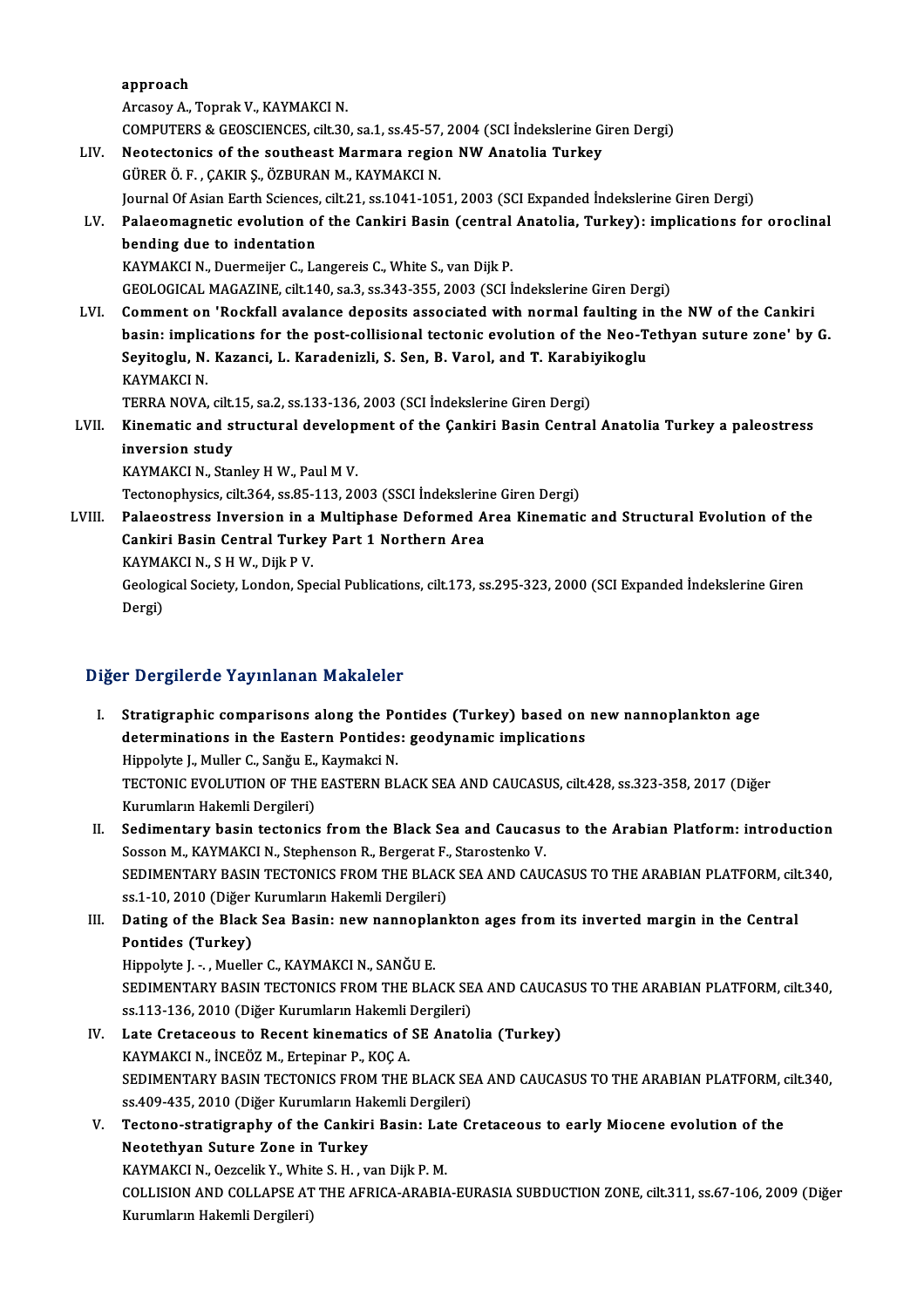- VI. Tectonic implications of the Neogene stratigraphy of the Çankiri basin with special reference to the Tectonic implications of the Neogene stratigraph<br>Candir locality (North-Central Anatolia, Turkey)<br>KANMAKCLN, de Buviin H. White S. van Dijk B.M., Sen Tectonic implications of the Neogene stratigraphy of the Çar<br>Çandir locality (North-Central Anatolia, Turkey)<br>KAYMAKCI N., de Bruijn H., White S., van Dijk P. M. , Saraç G., Ünay E.<br>COUDIER FORSCHUNGSINSTITUT SENGKENRERC, Çandir locality (North-Central Anatolia, Turkey)<br>KAYMAKCI N., de Bruijn H., White S., van Dijk P. M. , Saraç G., Ünay E.<br>COURIER-FORSCHUNGSINSTITUT SENCKENBERG, cilt.240, ss.9-28, 2003 (Diğer Kurumların Hakemli Dergileri)<br> KAYMAKCI N., de Bruijn H., White S., van Dijk P. M. , Saraç G., Ünay E.<br>COURIER-FORSCHUNGSINSTITUT SENCKENBERG, cilt.240, ss.9-28, 2003 (Diğer Kurum<br>VII. Neogene tectonic development of the Çankırı basin Central Anatolia T
- COURIER-FORSCHUNGSINSTITUT SENCKENBER<br>Neogene tectonic development of the Çanl<br>KAYMAKCI N., Yakup Ö., Stanley H W., Paul V. D.<br>Türkiye Petrel Jeologları Derneği Bülteni, cilt 13 Neogene tectonic development of the Çankırı basin Central Anatolia Türkiye<br>KAYMAKCI N., Yakup Ö., Stanley H W., Paul V. D.<br>Türkiye Petrol Jeologları Derneği Bülteni, cilt.13, ss.27-56, 2001 (Diğer Kurumların Hakemli Dergil KAYMAKCI N., Yakup Ö., Stanley H W., Paul V. D.<br>Türkiye Petrol Jeologları Derneği Bülteni, cilt.13, ss.27-56, 2001 (Diğer Kurumların Hakemli Dergileri)<br>VIII. Determination of Stress Orientation Using Slip Lineation Dat
- Türkiye Pe<br><mark>Determin</mark><br>Nevşehir<br><sup>Tonrok V</sup> Determination of Stre<br>Nevşehir<br>Toprak V., KAYMAKCI N.<br>Turkich Journal of Forth Nevşehir<br>Toprak V., KAYMAKCI N.<br>Turkish Journal of Earth Sciences, cilt.4, ss.39-47, 1995 (Diğer Kurumların Hakemli Dergileri)<br>Post sallisional testanise of Eskisabir, Ankara Cankını sasmant of İsmir, Ankara Ersi

Toprak V., KAYMAKCI N.<br>Turkish Journal of Earth Sciences, cilt.4, ss.39-47, 1995 (Diğer Kurumların Hakemli Dergileri)<br>IX. Post collisional tectonics of Eskişehir Ankara Çankırı segment of İzmir Ankara Erzincan suture zone<br> Turkish Journal of Earth Sciences,<br>Post collisional tectonics of Es<br>IAESZ Ankara orogenic phase

Koçyiğit A., Türkmenoğlu A. G., Beyhan A., KAYMAKCI N.

Türkiye Petrol Jeologları Derneği Bülteni, cilt.6, ss.69-86, 1995 (Diğer Kurumların Hakemli Dergileri)

## Kitap & Kitap Bölümleri

- Itap & Kitap Bölümleri<br>I. Stratigraphic comparisons along the Pontides (Turkey) based on new nannoplankton age<br>determinations in the Eastern Bontides: seedynamis implications o determinations<br>Stratigraphic comparisons along the Pontides (Turkey) based on<br>determinations in the Eastern Pontides: geodynamic implications<br>Hinnelite L. Müller C. SANČU E. KAYMAKCLN Stratigraphic comparisons along the Pont<br>determinations in the Eastern Pontides: g<br>Hippolyte J., Müller C., SANĞU E., KAYMAKCI N.<br>Testonis Evolution of the Eastern Black See and determinations in the Eastern Pontides: geodynamic implications<br>Hippolyte J., Müller C., SANĞU E., KAYMAKCI N.<br>Tectonic Evolution of the Eastern Black Sea and Caucasus, Sosson, M. Stephenson, R.A. Adamia, S.A., Editör,<br>Ceo Hippolyte J., Müller C., SANĞU E., KAYMAKCI N.<br>Tectonic Evolution of the Eastern Black Sea and Caucasus, Sosson,<br>Geological Society, London, Special Publications, ss.323-358, 2017<br>Testone, stratisraphical Evolution of the Tectonic Evolution of the Eastern Black Sea and Caucasus, Sosson, M. Stephenson, R.A. Adam<br>Geological Society, London, Special Publications, ss.323-358, 2017<br>II. Tectono-stratigraphical Evolution of the Çankiri Basin (Cent
- Geological Society, London, Special Publications, ss.323-358, 2017<br>Tectono-stratigraphical Evolution of the Çankiri Basin (Ce<br>KAYMAKCI N.<br>Geologica Ultraiectina, Utrecht, 2000 Tectono-stratigraphical Evolution<br>KAYMAKCI N.<br>Geologica Ultraiectina, Utrecht, 2000<br>Inegël Bilesik Perëvëlk execunde
- III. İnegöl Bilecik Bozüyük arasında kalan alanın jeolojik etüdü koçyiğita.,KAYMAKCIN.,ROJAYF.B. ,DİRİKR.K. ,ÖZCANE. TPAO Arşivi, 1991

## Hakemli Kongre / Sempozyum Bildiri Kitaplarında Yer Alan Yayınlar

- I. Geodynamic evolution of the Black Sea Basin: Constraints fromstructural data and fault kinematic analyses along the Black Sea coasts (Pontides and Crimean Mountains). Geodynamic evolution of the Black Sea Basin: Constraints from structural data and fai<br>analyses along the Black Sea coasts (Pontides and Crimean Mountains).<br>Hippolyte J., KAYMAKCI N., SANĞU E., Murovskaya A., Volfman Y., Ye analyses along the Black Sea coasts (Pontides and Crimean Mountains).<br>Hippolyte J., KAYMAKCI N., SANĞU E., Murovskaya A., Volfman Y., Yegorova T., Espurt N., Gintov O.<br>AAPG GTW workshop. Exploration and Production in the B Hippolyte J., KAYMAKCI N., SA<br>AAPG GTW workshop. Explor:<br>Gürcistan, 18 - 19 Eylül 2019<br>Proliminary. Balaamagnati: AAPG GTW workshop. Exploration and Production in the Black Sea, Caucasus and Caspian Region, Batumi,<br>Gürcistan, 18 - 19 Eylül 2019<br>II. Preliminary Paleomagnetic Data from the Interaction Area of North Anatolian and İzmir-B
- Gürcistan, 18 19<br><mark>Preliminary Pale</mark><br>Transfer Zones<br>UZEL P. TOSUN L Preliminary Paleomagnetic Data from the Interaction Area of North Anat<br>Transfer Zones<br>UZEL B., TOSUN L., çakır e., ÖZKAPTAN M., SÜMER Ö., LANGEREIS C., KAYMAKCI N.<br>International Farth Science Colloquiumon the Accean Begion Transfer Zones<br>UZEL B., TOSUN L., çakır e., ÖZKAPTAN M., SÜMER Ö., LANGEREIS C., KAYMAKCI N.<br>International Earth Science Colloquiumon the Aegean Region IESCA 2019, İzmir, Türkiye, 7 - 11 Ekim 2019, ss.105<br>Boyealing Plie, P

- UZEL B., TOSUN L., çakır e., ÖZKAPTAN M., SÜMER Ö., LANGEREIS C., KAYMAKCI N.<br>International Earth Science Colloquiumon the Aegean Region IESCA 2019, İzmir, Türkiye, 7 11 Ekim 2019, ss.10<br>III. Revealing Plio-Pleistocene T International Earth Science Colloquiumon the Aegean Region IESCA 2019, İzmir, Türkiye,<br>Revealing Plio-Pleistocene Terrestrial-Marine EnvironmentalTransititons in So<br>by Using Magnetostratigraphy: Obtained Results from Datça Revealing Plio-Pleistocene Terrestrial-Marine EnvironmentalTransititons in Southwestern Ana<br>by Using Magnetostratigraphy: Obtained Results from Datça, Söke, Germencik<br>İNCEM. D. , ŞİŞ F.S. , TOSUN L., UZEL B., LANGEREIS C., by Using Magnetostratigraphy: Obtained Results from Datça, Söke, Germencik<br>INCE M. D. , ŞİŞ F. S. , TOSUN L., UZEL B., LANGEREIS C., KAYMAKCI N., SÜMER Ö., ÖZKAYMAK Ç., STOICA M.<br>International Earth Science Colloquium on t INCE M. D., ŞİŞ F. S., TOSUN L., UZEL B., LANGEREIS C., KAYMAKCI N., SÜMER Ö., ÖZKAYMAK<br>International Earth Science Colloquium on the Aegean Region, IESCA-2019, İzmir, Türkiye, 7<br>IV. Plio-Pleistocene marine and terrestrial
- International Earth Science Colloquium on the Aegean Region, IESCA-2019, İzmir, Türkiye, 7 11<br>Plio-Pleistocene marine and terrestrial transitions of the Datça Basin, SW Turkey<br>ŞİŞ F. S. , İNCE M. D. , SÜMER Ö., ÖZKAYMAK Plio-Pleistocene marine and terrestrial transitions of the Datça Basin, SW Turkey<br>ȘIȘ F. S., İNCE M. D., SÜMER Ö., ÖZKAYMAK Ç., STOICA M., UZEL B., LANGEREIS C., KAYMAKCI N.<br>International Earth Science Colloquium on the Ae ŞİŞ F. S. , İNCE M. D. , SÜMER Ö., ÖZKAYMAK Ç., STOICA M., UZEL B., LANGEREIS C., KAYMAKCI N.<br>International Earth Science Colloquium on the Aegean Region, IESCA-2019, İzmir, Türkiye, 7 - 11 Ekim<br>V. Geothermal Feasibili
-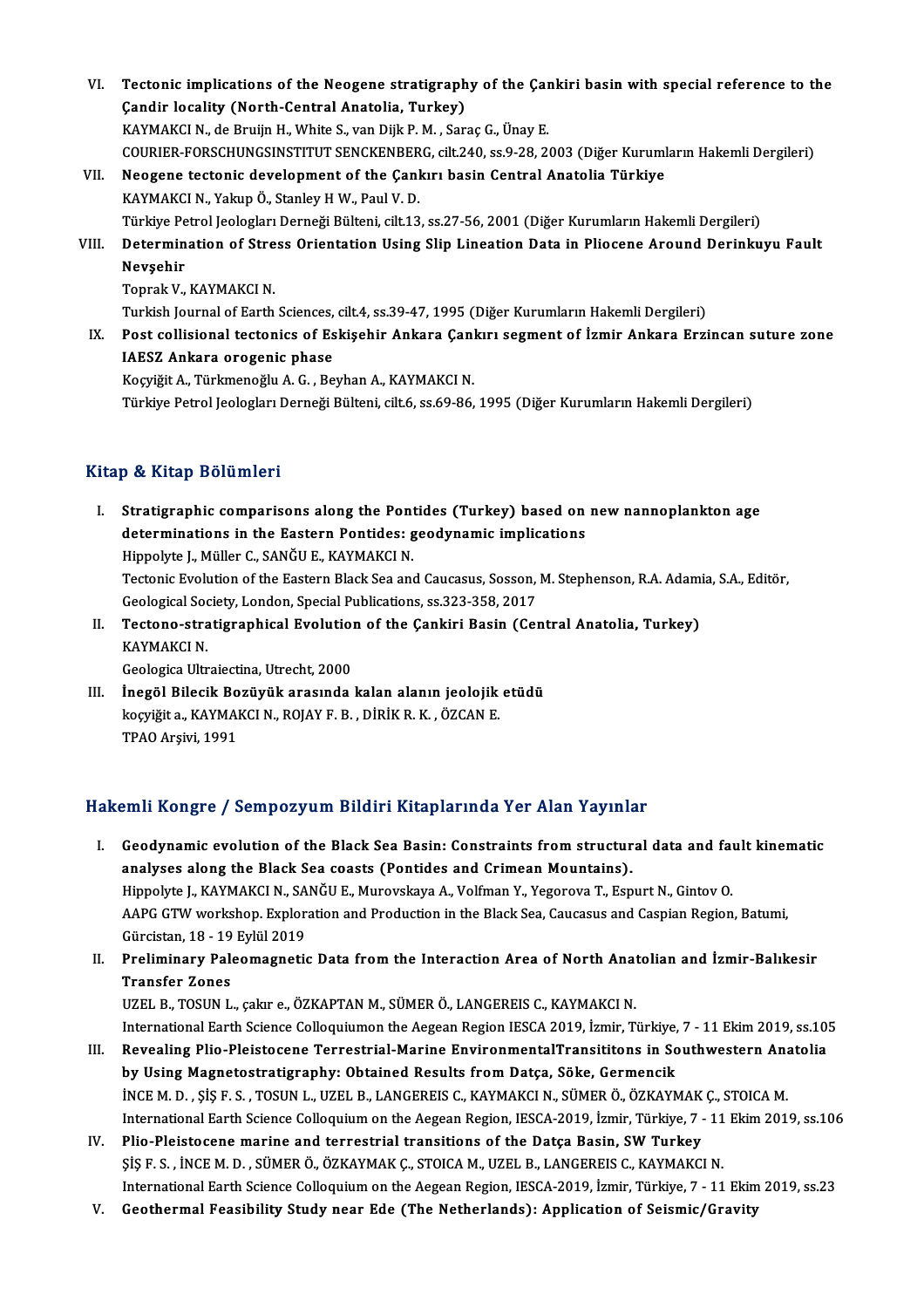Interpretation, Log Upgrading and Diffraction Imaging<br>Interpretation, Log Upgrading and Diffraction Imaging<br>Viding Publisher Bulleting

Interpretation, Log Upgrading and Diffraction Imaging<br>van Heiningen P., Kleijnen V., Veenendal Z., Kuipers N., Huizing j., Vervoort A., Hollander H., van Hoegaerden V.,<br>KAYMAKCLN, TL.m. I<mark>nterpretation, Lo</mark><br>van Heiningen P., Kl<br>KAYMAKCI N., TJ m.<br><sup>91</sup>st FACE Conferen van Heiningen P., Kleijnen V., Veenendal Z., Kuipers N., Huizing j., Vervoort A., Hollander H., van Hoe<br>KAYMAKCI N., TJ m.<br>81st EAGE Conference and Exhibition 2019, London, Kanada, 3 - 06 Haziran 2019, cilt.2019, ss.1-5<br>PA

- KAYMAKCI N., TJ m.<br>81st EAGE Conference and Exhibition 2019, London, Kanada, 3 06 H;<br>VI. PALEOMAGNETISM IN TURKEY: PAST, PRESENT AND FUTURE 81st EAGE Conference and Exhibition 2019, London, Kanada, 3 - 06 Haziran 2019, cil<br>PALEOMAGNETISM IN TURKEY: PAST, PRESENT AND FUTURE<br>LANGEREIS C., KAYMAKCI N., UZEL B., ÖZKAPTAN M., Ertepınar P., KOÇ A., Meijers M.<br>72th C VI. PALEOMAGNETISM IN TURKEY: PAST, PRESENT AND FUTURE<br>LANGEREIS C., KAYMAKCI N., UZEL B., ÖZKAPTAN M., Ertepinar P., KOC A., Meijers M. 72th Geological Congress of Turkey, Ankara, Türkiye, 28 Ocak - 01 Şubat 2019
- VII. Plio-Pleistocene Marine and Terrestrial Paleoenvironments of Datça Peninsula: Preliminary<br>Observations Plio-Pleistocene Marine and Terrestrial Paleoenvironments of Datça Peninsula: Preliminary<br>Observations<br>ŞİŞ F. Ş. , İNCE M. D. , TOSUN L., SÜMER Ö., ÖZKAYMAK Ç., STOICA M., UZEL B., LANGEREIS C., KAYMAKCI N.<br>72nd Coological

Observations<br>ȘİŞ F. Ş. , İNCE M. D. , TOSUN L., SÜMER Ö., ÖZKAYMAK Ç., STOICA M., UZEL B., LANGEREIS C.<br>72nd Geological Congress of Turkey, Ankara, Türkiye, 28 Ocak - 01 Şubat 2019, ss.988-991<br>Boycaling Plie, Pleistesene T SİŞ F. Ş. , İNCE M. D. , TOSUN L., SÜMER Ö., ÖZKAYMAK Ç., STOICA M., UZEL B., LANGEREIS C., KAYMAKCI N.<br>72nd Geological Congress of Turkey, Ankara, Türkiye, 28 Ocak - 01 Şubat 2019, ss.988-991<br>VIII. Revealing Plio-Pleistoc

- 72nd Geological Congress of Turkey, Ankara, Türkiye, 28 Ocak 01 Şubat 2019, ss.988-991<br>VIII. Revealing Plio-Pleistocene Terrestrial-Marine Environmental Transititons in Southwestern Anatolia<br>by Using Magnetostratigra Revealing Plio-Pleistocene Terrestrial-Marine Environmental Transititons in Southwestern An<br>by Using Magnetostratigraphy: First Observations from Datça Graben<br>İNCE M. D. , ŞİŞ F. Ş. , TOSUN L., UZEL B., LANGEREIS C., KAYMA by Using Magnetostratigraphy: First Observations from Datça Graben<br>İNCE M. D. , ŞİŞ F. Ş. , TOSUN L., UZEL B., LANGEREIS C., KAYMAKCI N., SÜMER Ö., ÖZKAYMAI<br>72nd Geological Congress of Turkey, Ankara, Türkiye, 28 Ocak - 01 INCE M. D. , ŞİŞ F. Ş. , TOSUN L., UZEL B., LANGEREIS C., KAYMAKCI N., SÜMER Ö., ÖZKAYMAK Ç., STOICA M.<br>72nd Geological Congress of Turkey, Ankara, Türkiye, 28 Ocak - 01 Şubat 2019, ss.518-519<br>IX. Yeni Paleomanyetizma
	- 72nd Geological Congress of Turkey, Ankara, Türkiye, 28 Ocak 01 Şubat 2019, ss.518-519<br>Yeni Paleomanyetizma ve Paleostres Verileri Işığında Güney Batı Anadolu'xxnun GeçSenozo<br>Evrimi<br>KAYMAKCI N., ÖZACAR A. A. , LANGEREIS IX. Yeni Paleomanyetizma ve Paleostres Verileri Işığında Güney Batı Anadolu'xxnun GeçSenozoyik

Evrimi<br>KAYMAKCI N., ÖZACAR A. A. , LANGEREIS C., UZEL B., ÖZKAPTAN M., TOSUN L., GÜLYÜZ E.<br>22. Aktif Tektonik Araştırma Grubu Çalıştayı, Çanakkale, Türkiye, 1 - 03 Kasım 2018, cilt.1<br>Kinamatia Evolution of Lata Cratagooua KAYMAKCI N., ÖZACAR A. A. , LANGEREIS C., UZEL B., ÖZKAPTAN M., TOSUN L., GÜLYÜZ E., SÖZBİLİR H.<br>22. Aktif Tektonik Araştırma Grubu Çalıştayı, Çanakkale, Türkiye, 1 - 03 Kasım 2018, cilt.1<br>X. Kinematic Evolution of Late Cr

- 22. Aktif Tektonik Araştırma Grubu Çalıştayı, Çanakkale, Türkiye, 1 03 Kası<br>Kinematic Evolution of Late Cretaceous-Miocene Central Anatolian<br>Anisotropy of Magnetic Susceptibility andBalanced Cross-Sections<br>KAXMAKCLN, ÖZA Kinematic Evolution of Late Cretaceous-Miocene Central Anatolianbasins (Turkey) based o<br>Anisotropy of Magnetic Susceptibility andBalanced Cross-Sections<br>KAYMAKCI N., ÖZACAR A. A. , LANGEREIS C., UZEL B., ÖZKAPTAN M., TOSUN Anisotropy of Magnetic Susceptibility andBalanced Cross-Sections<br>KAYMAKCI N., ÖZACAR A. A. , LANGEREIS C., UZEL B., ÖZKAPTAN M., TOSUN L., GÜLYÜZ E., SÖZBİLİR H.<br>European Geosciences Union General Assembly 2018, Viyena, Av KAYMAKCI N., ÖZACAR A. A. , LANGEREIS C., UZEL B., ÖZKAPTAN M., TOSUN L., GÜLYÜZ E., SÖZBİLİR H.<br>European Geosciences Union General Assembly 2018, Viyena, Avusturya, 8 Nisan - 13 Ağustos 2018, cilt.20<br>XI. Identification of
- European Geosciences Uni<br>Identification of Dinanti<br>and Magnetic Modeling<br><sup>Distor v. H.</sup> KAYMAKCI N Identification of Dinantian as Potential Geothe<br>and Magnetic Modeling<br>Pieter v. H. , KAYMAKCI N., TJ M., van Hoegaerden V.<br>90th EACE Conference and Exhibition 2018, Conenh and Magnetic Modeling<br>Pieter v. H. , KAYMAKCI N., TJ M., van Hoegaerden V.<br>80th EAGE Conference and Exhibition 2018, Copenhagen, Danimarka, 11 - 14 Haziran 2018<br>Novel Les Unstading Method to Improve Soismis to Woll Metches

Pieter v. H. , KAYMAKCI N., TJ M., van Hoegaerden V.<br>80th EAGE Conference and Exhibition 2018, Copenhagen, Danimarka, 11 - 14 Haziran 2018<br>XII. Novel Log Upgrading Method to Improve Seismic-to-Well Matches with Application 80th EAGE Conference and Exhib<br>Novel Log Upgrading Method<br>and Geothermal Exploration<br>wan Heessenden V. Tijmen Jan M

van Hoegaerden V., Tijmen Jan M., van Heiningen P., KAYMAKCI N.

80th EAGE Conference and Exhibition 2018, Copenhagen, Danimarka, 11 - 14 Haziran 2018

van Hoegaerden V., Tijmen Jan M., van Heiningen P., KAYMAKCI N.<br>80th EAGE Conference and Exhibition 2018, Copenhagen, Danimarka, 11 - 14 Haziran 2018<br>XIII. ELMALI-GÖMBE VE AKSU HAVZALARININ MİYOSENYAŞLI ÇÖKELLERİNİN PA 80th EAGE Conference<br>**ELMALI-GÖMBE VE**<br>EVRİMİ(TÜRKİYE)<br>Sis E.S. Kouwapbev ELMALI-GÖMBE VE AKSU HAVZALARININ I<br>EVRİMİ(TÜRKİYE)<br>Şiş F. S. , Kouwenhoven T., KAYMAKCI N., KOÇ A.<br>71. Türkiye leeleji Kurultayı Türkiye 22., 27 Nis

EVRİMİ(TÜRKİYE)<br>Şiş F. S. , Kouwenhoven T., KAYMAKCI N., KOÇ A.<br>71. Türkiye Jeoloji Kurultayı, Türkiye, 23 - 27 Nisan 2018

XIV. THEMYTH OF FETHİYE BURDUR FAULT ZONE, SWANATOLIA (TURKEY) KAYMAKCIN.,LANGEREISC.,ÖZKAPTANM.,UZELB.,KOÇA.,GÜLYÜZ E.,SÖZBİLİRH.,ÖZACARA.A. THE MYTH OF FETHIYE BURDUR FAULT ZONE, SW ANATOLIA (TURKEY)<br>KAYMAKCI N., LANGEREIS C., ÖZKAPTAN M., UZEL B., KOÇ A., GÜLYÜZ E., SÖZBİLİR H.<br>71th Geological Congress of Turkey, Ankara, Türkiye, 23 - 27 Nisan 2018, cilt.1, s

## XV. ELMALI-GÖMBE VE AKSU HAVZALARININ MİYOSENYAŞLI ÇÖKELLERİNİN PALEOBATİMETRİK 71th Geological Cong<br>ELMALI-GÖMBE VE<br>EVRİMİ(TÜRKİYE)<br>Sis E.S. Kouvenbev

Şiş F.S., Kouwenhoven T., KAYMAKCIN., KOÇA.

71. Türkiye Jeoloji Kurultayı, Türkiye, 23 - 27 Nisan 2018

# Şiş F. S. , Kouwenhoven T., KAYMAKCI N., KOÇ A.<br>71. Türkiye Jeoloji Kurultayı, Türkiye, 23 - 27 Nisan 2018<br>XVI. SİSMİK YORUMLAMA VE PALEOSTRES VERİLERİNE DAYANILARAK FETHİYE-GÖCEK KÖRFEZİ'NİN<br>AKTİF TEKTONIĞI VE KİNEMATİĞI AKTİF TEKTONIĞI VE KINEMATIĞI<br>TOSUN L., AVŞAR U., AVŞAR Ö., DONDURUR D., KAYMAKCI N. SİSMİK YORUMLAMA VE PALEOSTRES VERİLERİNE D*I*<br>AKTİF TEKTONİĞİ VE KİNEMATİĞİ<br>TOSUN L., AVŞAR U., AVŞAR Ö., DONDURUR D., KAYMAKCI N.<br>71. Türkiye Jeoloji Kurultayı, Ankara Türkiye 22, 27 Nisan 2

71.Türkiye JeolojiKurultayı,Ankara,Türkiye,23 -27Nisan2018

TOSUN L., AVŞAR U., AVŞAR Ö., DONDURUR D., KAYMAKCI N.<br>71. Türkiye Jeoloji Kurultayı, Ankara, Türkiye, 23 - 27 Nisan 2018<br>XVII. Elmalı-Gömbe ve Aksu havzalarının Miyosen yaşlı çökellerinin paleobatimetrik evrimi (Türki 71. Türkiye Jeoloji Kurultayı, Ankara, Türkiye, 23<br>Elmalı-Gömbe ve Aksu havzalarının Miyose<br>Şiş F. S. , Kouwenhoven T., KAYMAKCI N., KOÇ A.<br>Elmak Gömbe ve Aksu havzalarının Miyoson yaş Elmalı-Gömbe ve Aksu havzalarının Miyosen yaşlı çökellerinin paleobatimetrik evrimi (Türkiye)<br>Şiş F. S. , Kouwenhoven T., KAYMAKCI N., KOÇ A.<br>Elmalı-Gömbe ve Aksu havzalarının Miyosen yaşlı çökellerinin paleobatimetrik evr Sis F. S. , Kouwenh<br>Elmalı-Gömbe ve *1*<br>Nisan 2018, cilt.1<br>PALEOMACNETI Elmalı-Gömbe ve Aksu havzalarının Miyosen yaşlı çökellerinin paleobatimetrik evrimi (Türkiye), Türkiye, 23 - 27<br>Nisan 2018, cilt.1<br>XVIII. PALEOMAGNETIC (AMS)CHARACTERISTICS AND KINEMATICS OF SW ANATOLIA SINCE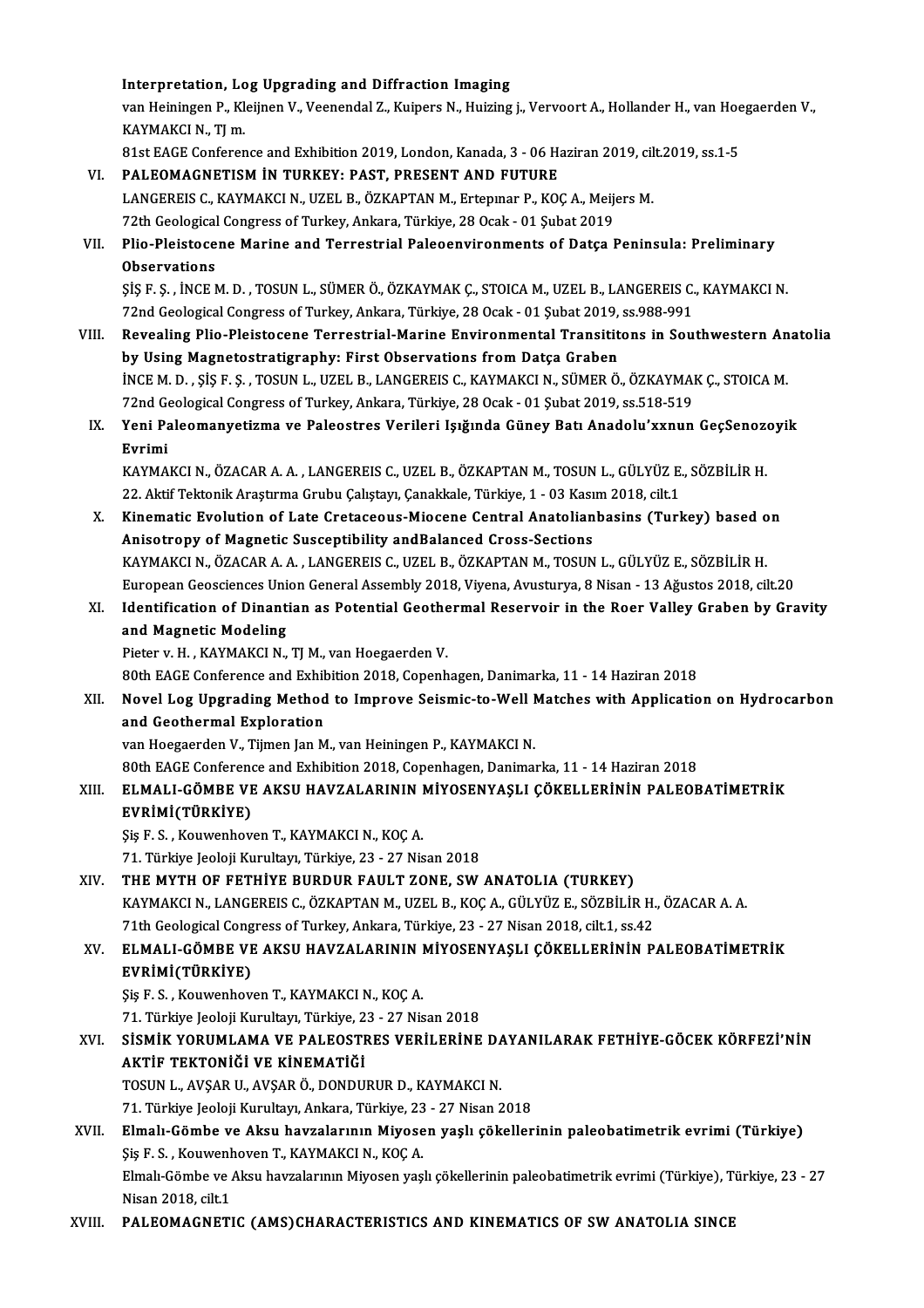## OLIGOCENE(TURKEY) OLIGOCENE(TURKEY)<br>KAYMAKCI N., LANGEREIS C., ÖZKAPTAN M., UZEL B., KOÇ A., GÜLYÜZ E., SÖZBİLİR H., ÖZACAR A. A.<br>71th Coologisel Cangress of Turkey, Arkara, Türkiye, 22, 27 Nisan 2019, silt 1, sə 25 OLIGOCENE(TURKEY)<br>KAYMAKCI N., LANGEREIS C., ÖZKAPTAN M., UZEL B., KOÇ A., GÜLYÜZ E., SÖZBİLİR H.<br>71th Geological Congress of Turkey, Ankara, Türkiye, 23 - 27 Nisan 2018, cilt.1, ss.25<br>NEOCENE EVOLUTION OF TUE NE TRENDINC XIX. NEOGENE EVOLUTION OF THE NE-TRENDING GÖRDES, DEMIRCI ANDSELENDI BASINS, WESTERN<br>ANATOLIA EXTENSIONAL PROVINCE 71th Geological Congress of Turkey, Ankara, Türkiye, 23 - 27 Nisan 2018, cilt.1, ss.25 de Roos J., UZEL B., ÖZKAPTAN M., LANGEREIS C., SÖZBİLİR H., KAYMAKCI N. ANATOLIA EXTENSIONAL PROVINCE<br>de Roos J., UZEL B., ÖZKAPTAN M., LANGEREIS C., SÖZBİLİR H., KAYMAKCI N.<br>71th Geological Congresss of Turkey, Ankara, Türkiye, 23 - 27 Nisan 2018, cilt.1, ss.9<br>ELMALL GÖMPE VE AKSU HAVZALAPINI de Roos J., UZEL B., ÖZKAPTAN M., LANGEREIS C., SÖZBİLİR H., KAYMAKCI N.<br>71th Geological Congresss of Turkey, Ankara, Türkiye, 23 - 27 Nisan 2018, cilt.1, ss.9<br>XX. ELMALI-GÖMBE VE AKSU HAVZALARININ MİYOSENYAŞLI ÇÖKELLE 71th Geological Cong<br>ELMALI-GÖMBE VE<br>EVRİMİ(TÜRKİYE)<br>Sis E.S. Kouvenbev ELMALI-GÖMBE VE AKSU HAVZALARININ I<br>EVRİMİ(TÜRKİYE)<br>Şiş F. S. , Kouwenhoven T., KAYMAKCI N., KOÇ A.<br>71. Türkiye Jealaji Kurultarı, Ankara, Türkiye, 22 EVRİMİ(TÜRKİYE)<br>Şiş F. S. , Kouwenhoven T., KAYMAKCI N., KOÇ A.<br>71. Türkiye Jeoloji Kurultayı, Ankara, Türkiye, 23 - 27 Nisan 2018, cilt.1, ss.221-222<br>KARADERE DÜSÜK SÜLEİDASYON ERİTERMAL ALTINCEVUERLESMESINDE Şiş F. S. , Kouwenhoven T., KAYMAKCI N., KOÇ A.<br>71. Türkiye Jeoloji Kurultayı, Ankara, Türkiye, 23 - 27 Nisan 2018, cilt.1, ss.221-222<br>XXI. KARADERE DÜŞÜK SÜLFİDASYON EPİTERMAL ALTINCEVHERLEŞMESİNDEKİ KUVARS DAMARLARI<br> 71. Türkiye Jeoloji Kurultayı, Ankara, Türkiye, 23 - 27 Nisan 2018, cilt.1, ss.221-2<br>KARADERE DÜŞÜK SÜLFİDASYON EPİTERMAL ALTINCEVHERLEŞMESİN<br>VEHİDROTERMAL FAZLARIN FAYLARLA ZAMAN VE MEKANİLİŞKİLERİ<br>CAMM KUSCU İ, KAYMAKÇI ÇAM M., KUŞCU İ., KAYMAKCI N. VEHİDROTERMAL FAZLARIN FAYLARLA ZAMAN VI<br>ÇAM M., KUŞCU İ., KAYMAKCI N.<br>71. Türkiye Jeoloji Kurultayı, Türkiye, 23 - 27 Nisan 2018<br>MACNETOSTRATICRARUY AND KINEMATICS OF TU CAM M., KUŞCU İ., KAYMAKCI N.<br>71. Türkiye Jeoloji Kurultayı, Türkiye, 23 - 27 Nisan 2018<br>XXII. MAGNETOSTRATIGRAPHY AND KINEMATICS OF THE BURDUR BASIN:INFERENCES FOR THE FETHİYE<br>RURDUR FAIU T.ZONE. SW. ANATOLIA(TURKEY) 71. Türkiye Jeoloji Kurultayı, Türkiye, 23 - 27 Nisan 20<br>MAGNETOSTRATIGRAPHY AND KINEMATICS OF<br>BURDUR FAULT ZONE, SW ANATOLIA(TURKEY)<br>KAYMAKÇI N. LANGEREIS G ÖZKARTAN M. UZEL B. 1 MAGNETOSTRATIGRAPHY AND KINEMATICS OF THE BURDUR BASIN:INFERENCES FOR T<br>BURDUR FAULT ZONE, SW ANATOLIA(TURKEY)<br>KAYMAKCI N., LANGEREIS C., ÖZKAPTAN M., UZEL B., KOÇ A., GÜLYÜZ E., SÖZBİLİR H., ÖZACAR A. A.<br>71th Coologiaal C BURDUR FAULT ZONE, SW ANATOLIA(TURKEY)<br>KAYMAKCI N., LANGEREIS C., ÖZKAPTAN M., UZEL B., KOÇ A., GÜLYÜZ E., SÖZBİLİR H., ÖZACAR A. A.<br>71th Geological Congress of Turkey, Ankara, Türkiye, 23 - 27 Nisan 2018, cilt.1, ss.25 KAYMAKCI N., LANGEREIS C., ÖZKAPTAN M., UZEL B., KOÇ A., GÜLYÜZ E., SÖZBİLİR H., Č<br>71th Geological Congress of Turkey, Ankara, Türkiye, 23 - 27 Nisan 2018, cilt.1, ss.25<br>XXIII. COMPARISONOF STRAIN ELLIPSOID SHAPE BASED MAGNETICSUSCEPTIBILITY ANISOTROPY AND PALEOSTRESS METHODS: CASE STUDYOF AKSU BASIN<br>(SW TURKEY) COMPARISON<mark>C</mark><br>MAGNETICSUS<br>(SW TURKEY)<br>KAYMAKCI N. L MAGNETICSUSCEPTIBILITY ANISOTROPY AND PALEOSTRESS METHODS: CASE STUDYOF .<br>(SW TURKEY)<br>KAYMAKCI N., LANGEREIS C., ÖZKAPTAN M., UZEL B., KOÇ A., GÜLYÜZ E., SÖZBİLİR H., ÖZACAR A. A.<br>71 th Ceological Congress of Turkov, Ankar (SW TURKEY)<br>KAYMAKCI N., LANGEREIS C., ÖZKAPTAN M., UZEL B., KOÇ A., GÜLYÜZ E., SÖZBİLİR H.,<br>71 th Geological Congress of Turkey, Ankara, Türkiye, 23 - 27 Nisan 2018, cilt.1, ss.25<br>ELMALL GÖMPE VE AKSU HAVZALARININ MİYOSEN KAYMAKCI N., LANGEREIS C., ÖZKAPTAN M., UZEL B., KOÇ A., GÜLYÜZ E., SÖZBİLİR H., ÖZACAR A. A.<br>71 th Geological Congress of Turkey, Ankara, Türkiye, 23 - 27 Nisan 2018, cilt.1, ss.25<br>XXIV. ELMALI-GÖMBE VE AKSU HAVZALARI 71 th Geological Congress of Turkey, Ankara, Türkiye, 23 - 27 Nisan 2018, cilt.1, ss.25<br>ELMALI-GÖMBE VE AKSU HAVZALARININ MİYOSENYAŞLI ÇÖKELLERİNİN P.<br>EVRİMİ(TÜRKİYE)<br>Sis F. S., Kouwenhoven T., KAYMAKCI N., KOC A. ELMALI-GÖMBE VE AKSU HAVZALARININ I<br>EVRİMİ(TÜRKİYE)<br>Şiş F. S. , Kouwenhoven T., KAYMAKCI N., KOÇ A.<br>71. Türkiye Jealaji Kurultarı, Ankara, Türkiye, 22 71.Türkiye JeolojiKurultayı,Ankara,Türkiye,23 -27Nisan2018, cilt.1, ss.221-222 Şiş F. S. , Kouwenhoven T., KAYMAKCI N., KOÇ A.<br>71. Türkiye Jeoloji Kurultayı, Ankara, Türkiye, 23 - 27 Nisan 2018, cilt.1<br>XXV. GÖKOVA FAY ZONU İÇİN DÜZLEMSEL SİSMİK KAYNAKMODELİ<br>CÜLEDCE 7. KAYMAKÇI N. KALAFAT D. TAYM 71. Türkiye Jeoloji Kurultayı, Ankara, Türkiye, 23 - 2?<br>GÖKOVA FAY ZONU İÇİN DÜZLEMSEL SİSMİK I<br>GÜLERCE Z., KAYMAKCI N., KALAFAT D., TAYMAZ T.<br>71. Uluslararası Katılımlı Türkiye Laslaji Kurultayı. A. 71.UluslararasıKatılımlıTürkiye JeolojiKurultayı,Ankara,Türkiye,23 -27Nisan2018, ss.87-88 GÜLERCE Z., KAYMAKCI N., KALAFAT D., TAYMAZ T.<br>71. Uluslararası Katılımlı Türkiye Jeoloji Kurultayı, Ankara, Türkiye, 23 - 27 Nisan 2018, ss.87-88<br>XXVI. Kinematic Evolution of Late Cretaceous-Miocene Central Anatolian 71. Uluslararası Katılımlı Türkiye Jeoloji Kurultayı, Ankara, Türkiye, 23 - 27 l<br>Kinematic Evolution of Late Cretaceous-Miocene Central Anatolian<br>Anisotropy of Magnetic Susceptibility and Balanced CrossSections<br>ÖZKAPTAN M. Kinematic Evolution of Late Cretaceous-Miocene<br>Anisotropy of Magnetic Susceptibility and Balance<br>ÖZKAPTAN M., GÜLYÜZ E., KAYMAKCI N., LANGEREIS C.<br>ECU Ceneral Assembly 2019, Vivene, Arusturya, 9, 13 N Anisotropy of Magnetic Susceptibility and Balanced CrossSections<br>ÖZKAPTAN M., GÜLYÜZ E., KAYMAKCI N., LANGEREIS C.<br>EGU General Assembly 2018, Viyena, Avusturya, 8 - 13 Nisan 2018, cilt.20, ss.13436<br>An Enithermal Au Mineral ÖZKAPTAN M., GÜLYÜZ E., KAYMAKCI N., LANGEREIS C.<br>EGU General Assembly 2018, Viyena, Avusturya, 8 - 13 Nisan 2018, cilt.20, ss.13436<br>XXVII. An Epithermal Au Mineralization within a Dextral Strike-SlipDeformation Corrid EGU General Assembly 2018, Viyena, Avusturya, 8 - 13 N<br>An Epithermal Au Mineralization within a Dextral<br>Sulfidation Epithermal Deposit(Balıkesir-Turkey)<br>CAMM, KUSCU İ, KAYMAKÇI N ÇAM M., KUŞCU İ., KAYMAKCI N. European Geosciences Union (EGU) General Assembly 2018, 8 - 13 Nisan 2018, cilt.20, ss.8057 XXVIII. Basement Structure and Architecture of the Black Sea Basin KAYMAKCI N., Graham R., Horn B. EGU General Assembly, 23 Nisan 2017 - 28 Ocak 2018 KAYMAKCI N., Graham R., Horn B.<br>EGU General Assembly, 23 Nisan 2017 - 28 Ocak 2018<br>XXIX. Determination of Principal Strain Directions by Evaluating to Anisotropy of Magnetic Susceptibility EGU General Assembly, 23 Nisan 2017 - 28 Ocak 2018<br>Determination of Principal Strain Directions by Evaluating to Anisotropy of<br>Results from Neogene Sedimentary Rocks around Central Anatolian Basins<br>ÖZKAPTAN M. CÜLYÜZ E. KA Determination of Principal Strain Directions by<br>Results from Neogene Sedimentary Rocks aroui<br>ÖZKAPTAN M., GÜLYÜZ E., KAYMAKCI N., Langereis C.<br>INTERNATIONAL SYMPOSUIM ON CIS ARRI ICATIONS Results from Neogene Sedimentary Rocks around Central Anatolian Basins<br>ÖZKAPTAN M., GÜLYÜZ E., KAYMAKCI N., Langereis C.<br>INTERNATIONAL SYMPOSIUM ON GIS APPLICATIONS IN GEOGRAPHY GEOSCIENCES 2017, Canakkale, Türkiye, 18 Kasım2017 -21Ocak2018 INTERNATIONAL SYMPOSIUM ON GIS APPLICATIONS IN GEOGRAPHY GEOSCIENCES 2017, Çanakkale, Türkiye, 18<br>Kasım 2017 - 21 Ocak 2018<br>XXX. Vertical-axis block rotations linked to normal faulting: paleomagnetic and structural evidenc Kasım 2017 - 21 Ocak 2018<br>Vertical-axis block rotations linked to normal faulting: pal<br>Miocene to Recent extensional basins in southern Turkey<br>KOC A, van binsbergen D, KAYMAKCLN, Langereis C Vertical-axis block rotations linked to normal fa<br>Miocene to Recent extensional basins in southe<br>KOÇ A., van hinsbergen D., KAYMAKCI N., Langereis C.<br>10 th ECU Conoral Assembly, ECU 2017, 22 Nison, 29 Miocene to Recent extensional basins in southern Turkey<br>KOÇ A., van hinsbergen D., KAYMAKCI N., Langereis C.<br>19 th EGU General Assembly, EGU 2017, 23 Nisan - 28 Aralık 2017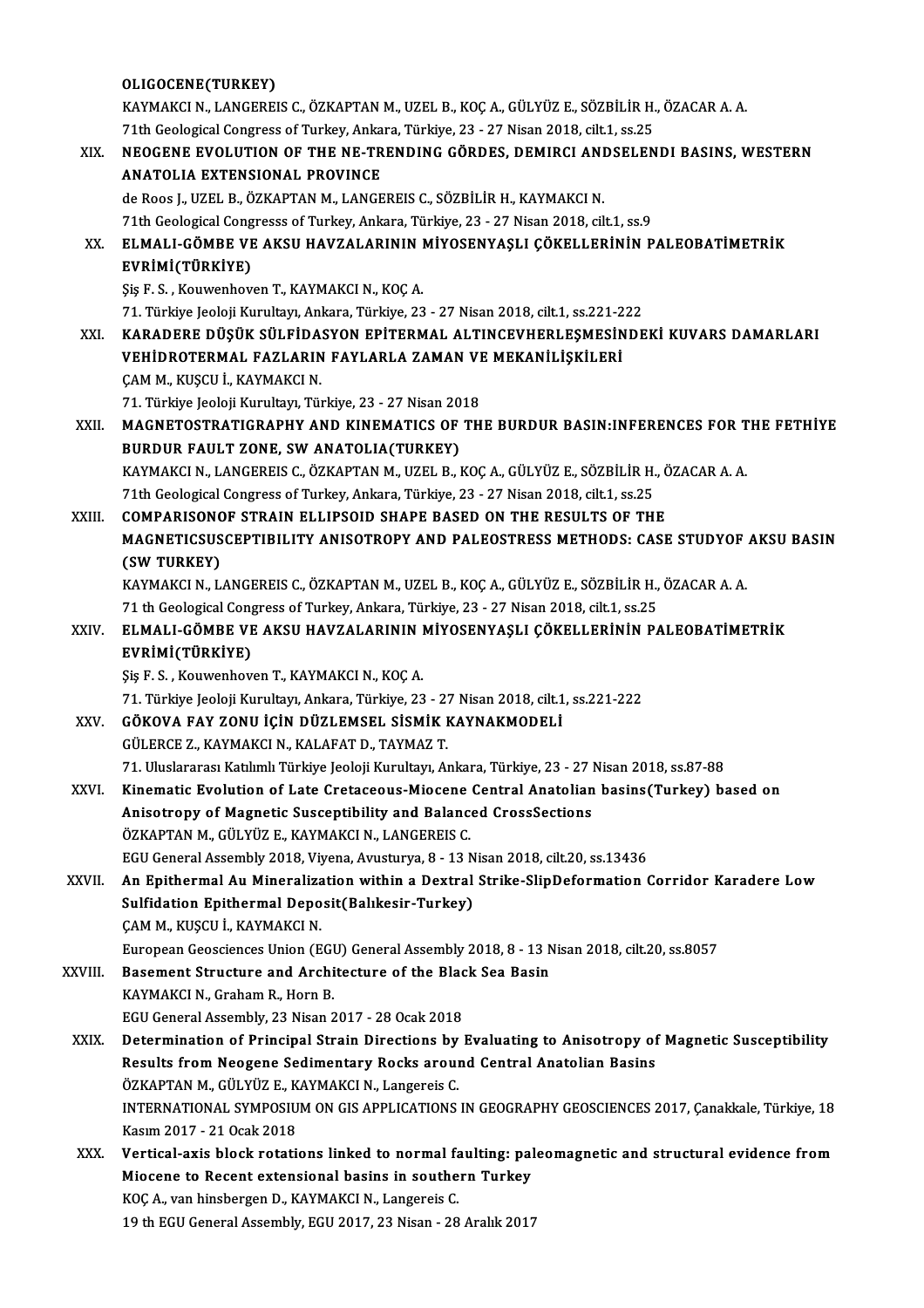| XXXI.         | Mantle to Surface dynamics across subduction-collision transtions in space and time: results from                          |
|---------------|----------------------------------------------------------------------------------------------------------------------------|
|               | the CD-CAT project in Anatolia                                                                                             |
|               | ROJAY F. B., KAYMAKCI N., ÖZACAR A. A.                                                                                     |
|               | AGU 2017, 10 - 15 Aralık 2017                                                                                              |
| XXXII.        | Extensional Tectonics of SW Anatolia In relation to Slab Edge Processes in the Eastern                                     |
|               | Mediterranean                                                                                                              |
|               | KAYMAKCI N., LANGEREIS C., ÖZKAPTAN M., ÖZACAR A. A., KOÇ A., UZEL B., GÜLYÜZ E., SÖZBİLİR H.                              |
|               | AGU FALL MEETING 2017, 10 - 14 Aralık 2017                                                                                 |
| <b>XXXIII</b> | İzmir-Balıkesir Transfer Zonu ile Kuzey Anadolu Fay Zonu'nun Jeodinamik İlişkisine Dair Yeni                               |
|               | Yaklaşımlar                                                                                                                |
|               | SÜMER Ö., KAYMAKCI N., UZEL B., ÖZKAYMAK Ç., STOICA M., KOUWENHOVEN T., LANGEREIS C.                                       |
|               | Aktif Tektonik Araştırma Grubu 21. Çalıştayı, Afyonkarahisar, Türkiye, 26 - 28 Ekim 2017, ss.18                            |
| <b>XXXIV</b>  | Güneybatı Anadolu'da Pliyosen-Pleyistosen Karasal/Denizel Ortam Değişimlerinin Yüksek                                      |
|               | Çözünürlüklü Bütünleşik Stratigrafik ve Sedimantolojik Yöntemlerle Ortaya Konulması                                        |
|               | SÜMER Ö., KAYMAKCI N., UZEL B., ÖZKAYMAK Ç., STOICA M., KOUWENHOVEN T., LANGEREIS C.                                       |
|               | Aktif Tektonik Araştırma Grubu 21. Çalıştayı, Afyonkarahisar, Türkiye, 26 - 28 Ekim 2017, ss.16-17                         |
| <b>XXXV</b>   | Fethiye Körfezi ve Civarının Aktif Tektoniği ve Kinematiği                                                                 |
|               | TOSUN L., AVŞAR U., AVŞAR Ö., DONDURUR D., KAYMAKCI N.                                                                     |
|               | Aktif Tektonik Araştırma Grubu 21. Çalıştayı, Afyon, Türkiye, 26 - 28 Ekim 2017                                            |
| <b>XXXVI</b>  | Tectono-Stratigraphic Evolution of the Haymana Basin (Central Anatolia, Turkey): Inferences for                            |
|               | European-African Convergence along Neotethys Ocean                                                                         |
|               | GÜLYÜZ E., ÖZKAPTAN M., KAYMAKCI N.                                                                                        |
|               | INTERNATIONAL SYMPOSIUM ON GIS APPLICATIONS IN GEOGRAPHY GEOSCIENCES 2017, Çanakkale, Türkiye, 18 -                        |
|               | 21 Ekim 2017                                                                                                               |
| <b>XXXVII</b> | Kuzey Anadolu Fay Hattı Marmara Bölümü için Fay Bazlı Düzlemsel Sismik Kaynak Modeli ile Sismik                            |
|               | <b>Tehlike Analizi</b>                                                                                                     |
|               | SOYMAN K. B., GÜNER B., GÜLERCE Z., KAYMAKCI N.                                                                            |
|               | 4. Uluslararası Deprem Mühendisliği ve Sismoloji Konferansı, 11 - 13 Ekim 2017                                             |
| XXXVIII.      | Orta Torosların Miyosen Paleocoğrafyası'nın Paleomanyetizma Yöntemleri Kullanılarak Ortaya                                 |
|               | konulması                                                                                                                  |
|               | KOÇ A., KAYMAKCI N., van hinsbergen D., Langereis C., Zachariasse J.                                                       |
|               | 18. Paleontoloji Stratigrafi Çalıştayı, Tekirdağ, Türkiye, 28 Eylül - 01 Ekim 2017                                         |
| <b>XXXIX</b>  | Testing the subduction configuration that built the Paleogene Taurides fold-thrust belt                                    |
|               | McPhee P., van Hinsbergen D., KAYMAKCI N., Altıner D., Maffione M.                                                         |
|               | EGU 2017 General Assembly, 23 - 28 Nisan 2017                                                                              |
| XL.           | Fethiye-Burdur Fault Zone (SW Turkey): a Myth?<br>KAYMAKCI N., Langereis C., ÖZKAPTAN M., ÖZACAR A. A., GÜLYÜZ E., UZEL B. |
|               | EGU 2017, Viyana, Avusturya, 23 - 28 Nisan 2017                                                                            |
| XLI.          | Aksu-Dinar Fault System: Its bearing on the evolution of the Isparta Angle (SW Turkey)                                     |
|               | KAYMAKCI N., ÖZACAR A. A., LANGEREIS C., ÖZKAPTAN M., GÜLYÜZ E., HINSBERGEN D., UZEL B., MCPHEE P.,                        |
|               | SÖZBİLİR H.                                                                                                                |
|               | EGU 2017, VİYENA, Avusturya, 23 - 28 Nisan 2017                                                                            |
| XLII.         | Evolution of seismically active Izmir-Balıkesir Transfer Zone: A reactivated and deep-seated                               |
|               | structure since the Miocene                                                                                                |
|               | UZEL B., SÖZBİLİR H., KAYMAKCI N., ÖZKAYMAK Ç., ÖZKAPTAN M., AY S., Langereis C. G.                                        |
|               | European Geosciences UnionGeneral Assembly 2017, Vienna, Avusturya, 23 - 28 Nisan 2017                                     |
| XLIII.        | Fethiye-Burdur Fault Zone (SW Turkey): a myth                                                                              |
|               | KAYMAKCI N., LANGEREIS C., ÖZKAPTAN M., ÖZACAR A. A., GÜLYÜZ E., UZEL B., SÖZBİLİR H.                                      |
|               | EGU-2017, VİYANA, Avusturya, 23 - 28 Nisan 2017                                                                            |
| XLIV.         | Preliminary Thermo-Chronometric and Paleo-Magnetic Results from the Western MArgin of the                                  |
|               | Kırşehir Block: İmplications for Timing of Continental Collisions Along Neo-Tethyna Suture Zones                           |
|               |                                                                                                                            |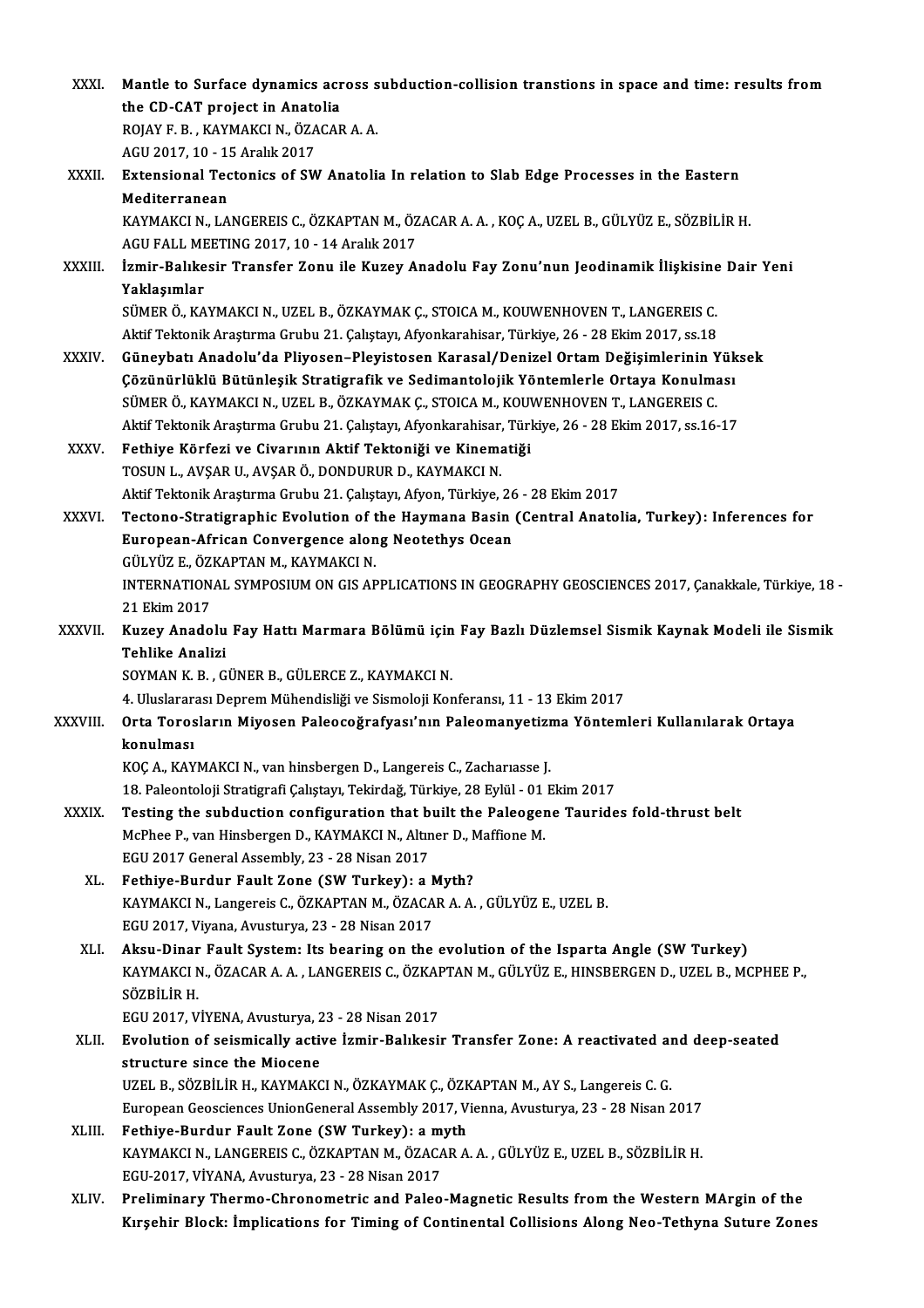(Central Anatolia, Turkey) GÜLYÜZ E.,ÖZKAPTANM.,LangereisC.,KAYMAKCIN. (Central Anatolia, Turkey)<br>GÜLYÜZ E., ÖZKAPTAN M., Langereis C., KAYMAKC<br>EGU 2017, Viyana, Avusturya, 23 - 28 Nisan 2017<br>Cold Crade Distribution Witbin en Enitherm XLV. Gold Grade Distribution Within an Epithermal Quartz Vein System, Kestanelik, NW Turkey:<br>Implications for Gold Exploration EGU 2017, Viyana, Avusturya, 23 - 28 N<br>Gold Grade Distribution Within an<br>Implications for Gold Exploration<br>C<sup>in Viiz</sup> N. Shinton Z. Cin Viiz E. Lors Gold Grade Distribution Within an Epithermal Quartz Vein<br>Implications for Gold Exploration<br>GÜLYÜZ N., Shipton Z., GÜLYÜZ E., Lord R., KAYMAKCI N., KUŞCU İ.<br>ECU 2017 Viyana Ayusturya 22, 28 Nisan 2017 Implications for Gold Exploration<br>GÜLYÜZ N., Shipton Z., GÜLYÜZ E., Lord R., KAYMA<br>EGU 2017, Viyana, Avusturya, 23 - 28 Nisan 2017<br>Cold grade distribution within an enitherma XLVI. Gold grade distribution within an epithermal quartz vein system,Kestanelik, NWTurkey: implications EGU 2017, Viyana, Avusturya, 23 - 28 Nisan 2017 Gold grade distribution within an epithermal quartz vein sys<br>for gold exploration<br>GÜLYÜZ N., SHIPTON Z., GÜLYÜZ E., LORD R., KAYMAKCI N., KUŞCU İ.<br>ECU Ceneral Assembly 2017, Viyana, Ayusturya, 22,, 24 Nisan 2017 for gold exploration<br>GÜLYÜZ N., SHIPTON Z., GÜLYÜZ E., LORD R., KAYMAKCI N., KUŞCU İ.<br>EGU General Assembly 2017, Viyana, Avusturya, 23 - 24 Nisan 2017<br>Kestanalik enitermal damar sistemi üzerindeki yanısal kentr GÜLYÜZ N., SHIPTON Z., GÜLYÜZ E., LORD R., KAYMAKCI N., KUŞCU İ.<br>EGU General Assembly 2017, Viyana, Avusturya, 23 - 24 Nisan 2017<br>XLVII. Kestanelik epitermal damar sistemi üzerindeki yapısal kontroller: Epitermal altın EGU General Assembly 2017, Viyana, Avusturya, 23 - 24 Nisan 2017<br>Kestanelik epitermal damar sistemi üzerindeki yapısal kontroller:<br>sırasındaki permeabilite artışı mekanizmaları hakkında çıkarımlar<br>Lard B. SHIPTON 7. CÜLYÜZ Kestanelik epitermal damar sistemi üzerindeki yapısal kontroller:<br>sırasındaki permeabilite artışı mekanizmaları hakkında çıkarımlar<br>Lord R., SHIPTON Z., GÜLYÜZ N., KUŞCU İ., KAYMAKCI N., GLADWELL D. R.<br>Uluslararesı Katılım sırasındaki permeabilite artışı mekanizmaları hakkında çıkarımlar<br>Lord R., SHIPTON Z., GÜLYÜZ N., KUŞCU İ., KAYMAKCI N., GLADWELL D. R.<br>Uluslararası Katılımlı 70. Türkiye Jeoloji Kurultayı-70th Turkish Geological Congress, Lord R., SHIPTON<br>Uluslararası Katılı<br>2017, ss.472-473<br>DEEOPMATION Uluslararası Katılımlı 70. Türkiye Jeoloji Kurultayı-70th Turkish Geological Congress, Ankara, Türkiye, 10 - 14 Nis<br>2017, ss.472-473<br>ANATOLIA TURKEY), STRUCTURAL AND THERMAL HISTORY OF THE HAYMANA BASIN (CENTRAL 2017, ss.472-473<br>DEFORMATION AND LOW-TEMPERATURE THERMAL HISTORY OF THE HAYMANA BASIN (CENTRAL<br>ANATOLIA, TURKEY): STRUCTURAL AND THERMAL RECORDS OF NEOTETHYAN CLOSURE DURING<br>THE LATE CRETACEOUS TO NEOCENE DEFORMATION AND LOW-TEMPERAT<mark>I</mark><br>ANATOLIA, TURKEY): STRUCTURAL AN<br>THE LATE CRETACEOUS TO NEOGENE ANATOLIA, TURKEY): STRUCTURAL AND THERMAL RECORDS OF NEOTETHYAN CLOSURE DURING<br>THE LATE CRETACEOUS TO NEOGENE<br>GÜLYÜZ E., ÖZKAPTAN M., KAYMAKCI N. TJK2017,Ankara,Türkiye,10 -14Nisan2017 XLIX. Paleomagnetic reconstruction of the Neotethyan Suture in Central Anatolia Turkey TJK 2017, Ankara, Türkiye, 10 - 14 Nisan 2017<br>Paleomagnetic reconstruction of the Neotethyal<br>ÖZKAPTAN M., GÜLYÜZ E., KAYMAKCI N., Langereis C.<br>Agu Fall Meeting 12 - 16 Aralık 2016, ss 199026 Paleomagnetic reconstruction of the Neotet<br>ÖZKAPTAN M., GÜLYÜZ E., KAYMAKCI N., Langere<br>Agu Fall Meeting, 12 - 16 Aralık 2016, ss.188036<br>Permeebility enhancement during geld min ÖZKAPTAN M., GÜLYÜZ E., KAYMAKCI N., Langereis C.<br>Agu Fall Meeting, 12 - 16 Aralık 2016, ss.188036<br>L. Permeability enhancement during gold mineralization Evidences from Kestanelik epithermal vein<br>system NW Turkey Agu Fall Meeting, 12 - 16 Aralık 2016, ss.188036<br>Permeability enhancement during gold mineralization Evide<br>system NW Turkey<br>GÜLYÜZ N., Shipton Z., KUSCU İ., Lord R., Gladwell D., KAYMAKCI N. Permeability enhancement during gold mineralization Evide<br>system NW Turkey<br>GÜLYÜZ N., Shipton Z., KUŞCU İ., Lord R., Gladwell D., KAYMAKCI N.<br>ECU Ceneral Assembly, 17, 22 Nisan 2016, silt 19, ss 972 EGU General Assembly, 17 - 22 Nisan 2016, cilt.18, ss.873 GÜLYÜZ N., Shipton Z., KUŞCU İ., Lord R., Gladwell D., KAYMAKCI N.<br>EGU General Assembly, 17 - 22 Nisan 2016, cilt.18, ss.873<br>LI. Deformation History of the Haymana Basin Structural Records of Closure Collision and Subs EGU General Assembly, 17 - 22 Nisan 2016, cilt.18, ss.873<br>Deformation History of the Haymana Basin Structural Records of Closure Collision and S<br>Convergence Indentation Events at the North Central Neotethys Central Anatoli Deformation History of the Hayman<br>Convergence Indentation Events at the<br>GÜLYÜZ E., ÖZKAPTAN M., KAYMAKCI N.<br>ECU Conoral Assembly vivone Ayustury Convergence Indentation Events at the North Central Neotethys Centr<br>GÜLYÜZ E., ÖZKAPTAN M., KAYMAKCI N.<br>EGU General Assembly, viyena, Avusturya, 17 - 22 Nisan 2016, cilt.18, ss.12388<br>Testonis evolution and peloggeography o GÜLYÜZ E., ÖZKAPTAN M., KAYMAKCI N.<br>EGU General Assembly, viyena, Avusturya, 17 - 22 Nisan 2016, cilt.18, ss.12388<br>LII. Tectonic evolution and paleogeography of the Kırşehir Block and the Central Anatolian Ophiolites<br>T EGU Gen<br><mark>Tectoni</mark><br>Turkey<br>var bins Tectonic evolution and paleogeography of the Kırşehir Block and the Central Anatolian Ophiolites<br>Turkey<br>van hinsbergen d., Maffione M., Plunder A., KAYMAKCI N., Morgan G., Hendrix b., Corfu f., Gürer D., de gelder G.,<br>Pete Turkey<br>van hinsberge:<br>Peters k., et al.<br>ECU Coneral A van hinsbergen d., Maffione M., Plunder A.<br>Peters k., et al.<br>EGU General Assably, 17 - 22 Nisan 2016<br>An Internretation of the Basement St Peters k., et al.<br>EGU General Assably, 17 - 22 Nisan 2016<br>LIII. An Interpretation of the Basement Structure and Formation of the Black Sea Based on Deep Seismic<br>Data and Cravity Modelling EGU General Assably, 17 - 22 Ni<br>An Interpretation of the Bas<br>Data and Gravity Modelling<br>KAYMAKCI N An Interpret<br>Data and Gr:<br>KAYMAKCI N.<br>International Data and Gravity Modelling<br>International<br>International Petroleum Technology Conference, Doha, Qatar, Doha, Qatar, 6 - 09 Aralık 2015 KAYMAKCI N.<br>International Petroleum Technology Conference, Doha, Qatar, Doha, Qatar, 6 - 09 Aralık<br>LIV. The deep structure of the Black Sea basins from deep seismic reflection data<br>KAYMAKCI N. Bed G International Petrolet<br>The deep structure<br>KAYMAKCI N., Rod G.<br>Petroleum Ceelery of The deep structure of the Black Sea basins from deep seismic reflect<br>KAYMAKCI N., Rod G.<br>Petroleum Geology of Black Sea: Geological Society London, 6 - 07 Ekim 2015<br>Testonis Characteristies and Evolution Banda Sea Basian KAYMAKCI N., Rod G.<br>Petroleum Geology of Black Sea: Geological Society London, 6 - 07<br>LV. Tectonic Characteristics and Evolution Banda Sea Region<br>KAYMAKCI N Petroleum Gee<br>Tectonic Cha<br>KAYMAKCI N.<br>AARC/SEC Int Tectonic Characteristics and Evolution Banda Sea Region<br>KAYMAKCI N.<br>AAPG/SEG International Conference &Exhibition in Melbourne, Australia, Melbourne, Avustralya, 13 - 16 Eylül<br>2015 KAYM<br>AAPG,<br>2015<br>DEBU AAPG/SEG International Conference &Exhibition in Melbourne, Australia, Melbourne, Avustralya, 13 - 16 Eyli<br>2015<br>LVI. DERİN SİSMİK YANSIMA VERİLERİ IŞIĞINDA KARADENİZ HAVZASININ JEOLOJİSİ VE TEKTONİĞİ 2015<br>D<mark>ERİN SİSM</mark>İ<br>KAYMAKCI N. DERİN SİSMİK YANSIMA VERİLERİ IŞIĞINDA KARADENİ:<br>KAYMAKCI N.<br>68. Türkiye Jeoloji Kurultayı, Ankara, Türkiye, 6 - 10 Nisan 2015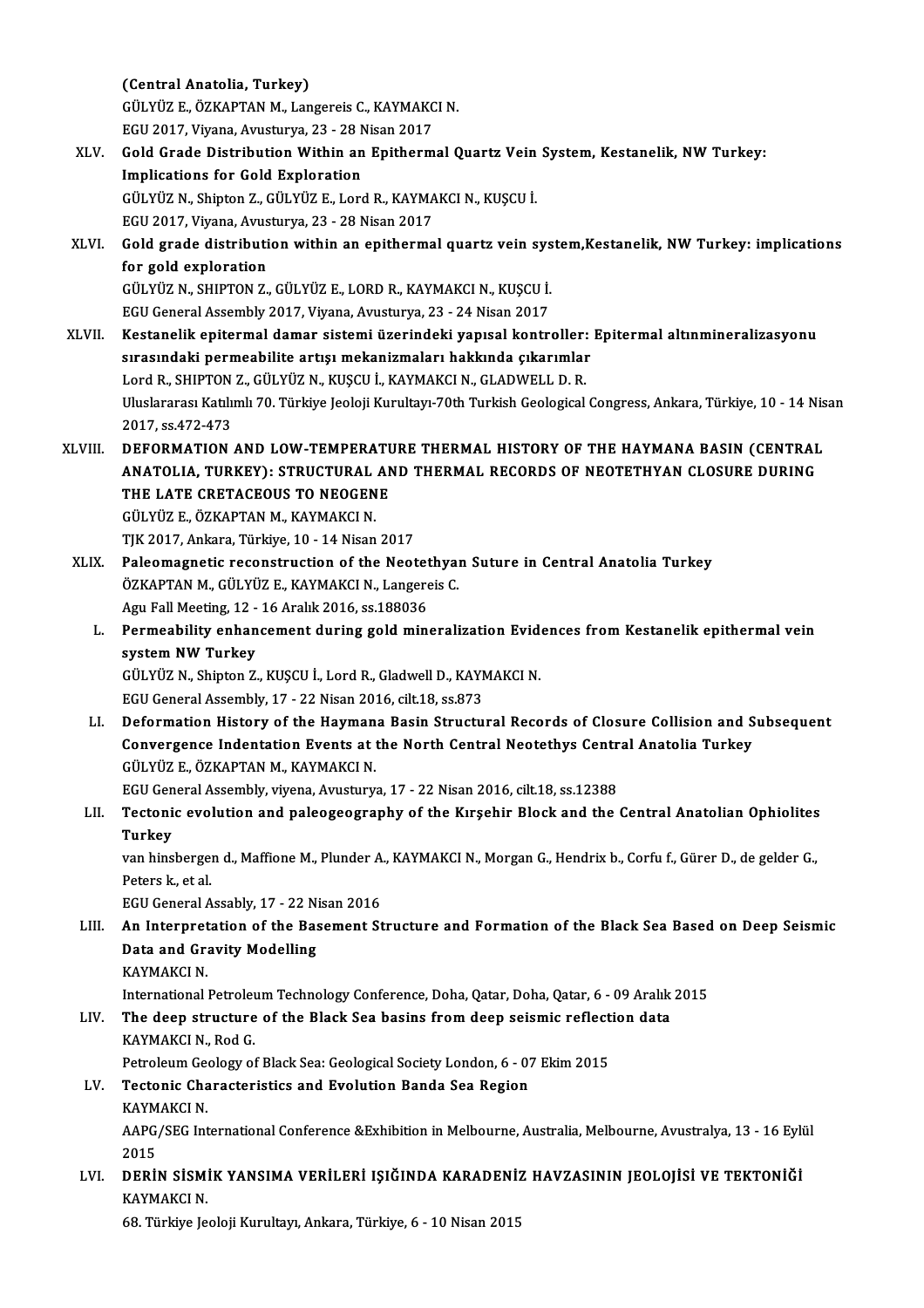LVII. PASİF KITA KENARI GELİŞİM MEKANİZMALARI VE HİPER EKSTANSİYON DERİN SİSMİK VERİLER<br>ISIĞINDA KARADENIZIN KARAKTERİSTIK ÖZELLİKLERİ PASİF KITA KENARI GELİŞİM MEKANİZMALARI VE HİPE<br>IŞIĞINDA KARADENİZİN KARAKTERİSTİK ÖZELLİKLERİ<br>KAYMAKÇI N PASİF KITA<br>IŞIĞINDA KA<br>KAYMAKCI N. IŞIĞINDA KARADENİZİN KARAKTERİSTİK ÖZELLİKLERİ<br>KAYMAKCI N.<br>68. Türkiye Jeoloji Kurultayı, Ankara, Türkiye, 6 - 10 Nisan 2015<br>Larga Blask Ratations Araund the Intersestion of the İsr KAYMAKCI N.<br>68. Türkiye Jeoloji Kurultayı, Ankara, Türkiye, 6 - 10 Nisan 2015<br>LVIII. Large Block Rotations Around the Intersection of the İzmir Ankara and Intra Tauride Suture Zones<br>in Turkey 68. Türkiye<br>Large Bloom<br>in Turkey<br>ÖZKAPTAN ÖZKAPTAN M., GÜLYÜZ E., KAYMAKCI N., LANGEREİS C. G., Lefebvre C., ÖZACAR A. A. The 8th International Symposium on Eastern Mediterranean Geology, Muğla, Türkiye, 13 - 17 Ekim 2014, ss.62 ÖZKAPTAN M., GÜLYÜZ E., KAYMAKCI N., LANGEREİS C. G. , Lefebvre C., ÖZACAR A. A.<br>The 8th International Symposium on Eastern Mediterranean Geology, Muğla, Türkiye, 13 - 17 Ekim 2014, ss.62<br>LIX. Overview of the CD CAT Pr The 8th International Symposium on Eastern Mediterrane<br>Overview of the CD CAT Project Cenozoic Surface to<br>Transition from Subduction to Collision to Escape<br>Whitney D.J., Bock S.J., Cosca M. Brocard, KAYMAKCI Overview of the CD CAT Project Cenozoic Surface to Mantle Dynamics of Central Anatolia during the<br>Transition from Subduction to Collision to Escape<br>Whitney D. L. , Beck S. L. , Cosca M., Brocard ., KAYMAKCI N., KUŞCU G., L Transiti<br>Whitney<br>A. , et al.<br>The 9th Whitney D. L. , Beck S. L. , Cosca M., Brocard ., KAYMAKCI N., KUŞCU G., Lefebvre C., Meijers M., Mulch A., ÖZACA<br>A. , et al.<br>The 8th International Symposium on Eastern Mediterranean Geology, Muğla, Türkiye, 13 - 17 Ekim 2 A. , et al.<br>The 8th International Symposium on Eastern Mediterranean Geology, Muğla, Türkiye, 13 - 17 Ekim 2014, ss.58<br>LX. Fethiye Burdur Fault Zone a Myth The 8th International Symposium on Eastern Mediterranean Geology, Muğla, Türkiye, 13 - 17 Ekim 2014, ss.58<br>Fethiye Burdur Fault Zone a Myth<br>KAYMAKCI N., ÖZACAR A. A. , ÖZKAPTAN M., KOÇ A., GÜLYÜZ E., Lefebvre C., UZEL B., Fe<br>KA<br>H. KAYMAKCI N., ÖZACAR A. A. , ÖZKAPTAN M., KOÇ A., GÜLYÜZ E., Lefebvre C., UZEL B., LANGEREİS C. G. , SÖZBİLİ<br>H.<br>The 8th International Symposium on Eastern Mediterranean Geology, Muğla, Türkiye, 13 - 17 Ekim 2014, ss.56<br>Kino H.<br>The 8th International Symposium on Eastern Mediterranean Geology, Muğla, Türkiye, 13 -<br>LXI. Kinematics of SW Anatolia implications on crustal deformation above slab tear<br>ÖZKAPTAN M. KOC A. CÜLVÜZ E. UZEL B. KAYMAKCLN, C The 8th International Symposium on Eastern Mediterranean Geology, Muğla, T<br>Kinematics of SW Anatolia implications on crustal deformation above<br>ÖZKAPTAN M., KOÇ A., GÜLYÜZ E., UZEL B., KAYMAKCI N., Cor L., ÖZACAR A. A.<br>ECU Kinematics of SW Anatolia implications on crustal deformation above slab<br>ÖZKAPTAN M., KOÇ A., GÜLYÜZ E., UZEL B., KAYMAKCI N., Cor L., ÖZACAR A. A.<br>EGU General Assembly Conference Abstracts, viyana, Avusturya, 27 - 29 Nisa ÖZKAPTAN M., KOÇ A., GÜLYÜZ E., UZEL B., KAYMAKCI N., Cor L., ÖZACAR A. A.<br>EGU General Assembly Conference Abstracts, viyana, Avusturya, 27 - 29 Nisan 2014<br>LXII. Structural development of the Dutch Central Graben -New idea EGU General Assembly Conference Abstracts, viya<br>Structural development of the Dutch Centra<br>Rosendaal E., KAYMAKCI N., Wijker D., Schroot B.<br>76th European Association of Cooscientists and E Structural development of the Dutch Central Graben -New ideas from recent 3D seismic<br>Rosendaal E., KAYMAKCI N., Wijker D., Schroot B.<br>76th European Association of Geoscientists and Engineers Conference and Exhibition 2014: Rosendaal E., KAYMAKCI N., Wijker D., Schroot B.<br>76th European Association of Geoscientists and Engineers Conference and Exhibition 2014: Exp<br>- Incorporating SPE EUROPEC 2014, Amsterdam, Hollanda, 16 - 19 Haziran 2014, ss. Incorporating SPE EUROPEC 2014, Amsterdam, Hollanda, 16 - 19 Haziran 2014, ss.1686-1690<br>LXIII. From Collision to Escape Cenozoic Surface to Mantle Dynamics of Central Anatolia - Incorporating SPE EUROPEC 2014, Amsterdam, Hollanda, 16 - 19 Haziran 2014, ss.1686-1690<br>From Collision to Escape Cenozoic Surface to Mantle Dynamics of Central Anatolia<br>Whitney D. L. , Teyssier C., KAYMAKCI N., ROJAY F. From Collision to Escape Cenozoic Surface to Mantle Dynamics of Central Anatolia<br>Whitney D. L., Teyssier C., KAYMAKCI N., ROJAY F. B., ÖZACAR A. A., Umhoefer P., Reid M., Bec<br>Brocard ., et al. Whitney D. L. , Teyssier C., KAYMAKCI N., ROJAY F. B. , ÖZACAR A. A. , Umhoefer P., Reid M., Beck S. L.<br>Brocard ., et al.<br>American Geophysical Union (AGU) 2012 Fall Meeting, San-Francisco, Kostarika, 3 - 07 Aralık 2012<br>Nav American Geophysical Union (AGU) 2012 Fall Meeting, San-Francisco, Kostarika, 3 - 07 Aralık 2012<br>LXIV. New approach for building a tectonic model of the black sea depression Amelin N., Gabriel I., Horn B., Kadurin S., Kakaranza S., KAYMAKCI N., Khortov A., Kozhuharov E., Leonchik M.,<br>Ozkaptan M., et al. New approach for building a tectonic model of the black sea depression Amelin N., Gabriel I., Horn B., Kadurin S., Kakaranza S., KAYMAKCI N., Khortov A., Kozhuharov E., Leonchik M.,<br>Ozkaptan M., et al.<br>74th European Association of Geoscientists and Engineers Conference and Exhibition 2012 Inc Ozkaptan M., et al.<br>74th European Association of Geoscientists and Engineers Conference and Exhibition 2012 Incorporating SPE<br>EUROPEC 2012: Responsibly Securing Natural Resources, Copenhagen, Danimarka, 4 - 07 Haziran 2012 74th<br>EUR<br>626<br>Nov EUROPEC 2012: Responsibly Securing Natural Resources, Copenhagen, Danimarka, 4 - 07 Haziran 2012, ss.622-626<br>LXV. New approach for building a tectonic model of the black sea depression

Senin B., Kakaranza S., Khortov A., KAYMAKCI N., Kozhuharov E., Gabriel I., Leonchik M., Amelin N., Petrov E., Horn<br>R. Ne<br>Se<br>B. Senin B., Kakaranza S., Khortov A., KAYMAKCI N., Kozhuharov E., Gabriel I., Leonchik M., Amelin N., Petrov E., Ho<br>B.<br>St. Petersburg 2012 International Conference on Geosciences: Making the Most of the Earth's Resources, Sa

B.<br>St. Petersburg 2012 International Con<br>Petersburg, Rusya, 2 - 05 Nisan 2012<br>Crust and unner mantle dunamics St. Petersburg 2012 International Conference on Geosciences: Making the Most of the Earth's Resources, S.<br>Petersburg, Rusya, 2 - 05 Nisan 2012<br>LXVI. Crust and upper mantle dynamics of Turkey inferred from passive seismolog

# Petersburg, Rusya, 2 - 05 Nisan 2012<br>Crust and upper mantle dynamics of Turkey inferred from passive seismology implications of<br>segmented slab geometry

Berk B., Susan B., George Z., KAYMAKCI N.

Tectonic Crossroads: Evolving Orogens of Eurasia–Africa–Arabia, Geological Society America, 4 - 08 Ekim 2010

## Berk B., Susan B., George Z., KAYMAKCI N.<br>Tectonic Crossroads: Evolving Orogens of Eurasia–Africa–Arabia, Geological Society America, 4 - 08 Ekim 201<br>LXVII. Applying paleomagnetic constraints on rotation and deformation of Tectonic Crossroads: Evolving O<br>Applying paleomagnetic con<br>Eocene in southeast Turkey<br>Permirgicălu A Jangereis C. KA Applying paleomagnetic constraints on rotation and de<br>Eocene in southeast Turkey<br>Peynircioğlu A., Langereis C., KAYMAKCI N., van Hinsbergen D.<br>Testonis Crossroode: Evolving Orogans of Eurosia Africe Arabi Eocene in southeast Turkey<br>Peynircioğlu A., Langereis C., KAYMAKCI N., van Hinsbergen D.<br>Tectonic Crossroads: Evolving Orogens of Eurasia-Africa-Arabia, 2 - 06 Ekim 2010

## Peynircioğlu A., Langereis C., KAYMAKCI N., van Hinsbergen D.<br>Tectonic Crossroads: Evolving Orogens of Eurasia-Africa-Arabia, 2 - 06 Ekim 2010<br>LXVIII. Crust And Upper Mantle Dynamics Of Turkey Inferred From Passive Seismol Tectonic Crossroads: Evolving<br>Crust And Upper Mantle D<br>Segmented Slab Geometry<br>ÖZACAR A A Birvel C B Be Crust And Upper Mantle Dynamics Of Turkey Inferred<br>Segmented Slab Geometry<br>ÖZACAR A.A., Biryol C.B., Beck S.L., Zandt G., KAYMAKCI N.<br>Testonis Crossreade: Evoluing Orogons of Eurosia Africa Arab Segmented Slab Geometry<br>ÖZACAR A. A. , Biryol C. B. , Beck S. L. , Zandt G., KAYMAKCI N.<br>Tectonic Crossroads: Evolving Orogens of Eurasia-Africa-Arabia, Ankara, Türkiye, 4 - 08 Ekim 2010, ss.46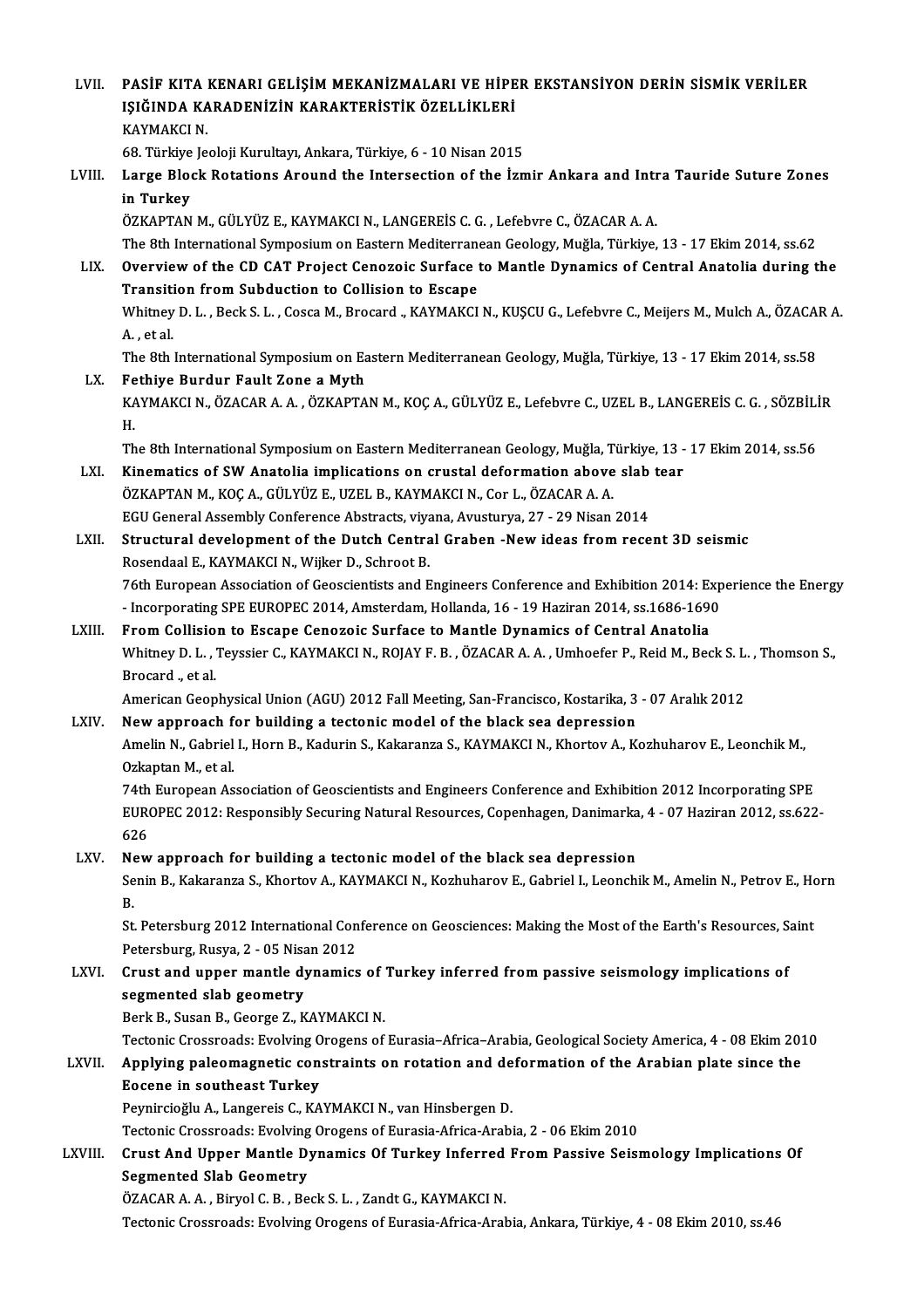LXIX. How Many Subduction Zones And Oceans Post Cretaceous Evolution Of Turkey Inferences From<br>Mantle Temesranhy How Many Subduction<br>Mantle Tomography<br>KAVMAKCLN, Spelmar Mantle Tomography<br>KAYMAKCI N., Spakman W., ÖZACAR A. A. , Biryol C. B. , Van Hinsbergen D.

Mantle Tomography<br>KAYMAKCI N., Spakman W., ÖZACAR A. A. , Biryol C. B. , Van Hinsbergen D.<br>Tectonic Crossroads: Evolving Orogens of Eurasia-Africa-Arabia, Ankara, Türkiye, 4 - 08 Ekim 2010, ss.73<br>2D Ceametry of Salt Cantro

LXX. 3D Geometry of Salt Controlled Normal Faults on Friesland Platform NW Netherlands<br>YÜCEL K., KAYMAKCI N., ÖZACAR A. A. Tectonic Crossroads: Evolving Orogens<br>3D Geometry of Salt Controlled No<br>YÜCEL K., KAYMAKCI N., ÖZACAR A. A.<br>European Coossianses Union Coneral European Geosciences Union General Assembly 2010, VİYANA, Avusturya, 2 - 07 Mayıs 2010, cilt.12

### Desteklenen Projeler

<mark>Desteklenen Projeler</mark><br>Kaymakcı N., Avşar Ö., Kurtuluş B., Avşar U., Arslan Ş., Dondurur D., Vardar D., TÜBİTAK Projesi, Ege Denizi Kıta<br>Sahanlığındeki Fev Kontrellü Deniz Altı Jestermel Keymeklerın Arastırılması ve Karekt S SSSSANSASA Y YUJSISI<br>Kaymakcı N., Avşar Ö., Kurtuluş B., Avşar U., Arslan Ş., Dondurur D., Vardar D., TÜBİTAK Projesi, Ege Denizi Kıta<br>Sahanlığındaki Fay Kontrollü Deniz Altı Jeotermal Kaynakların Araştırılması ve Karakt Kaymakcı N., Avşar Ö., Kurtuluş B., Avşar U., Arslan Ş., Dondurur D., Vardar D., TÜBİTAK Projesi, Ege Denizi Kıta<br>Sahanlığındaki Fay Kontrollü Deniz Altı Jeotermal Kaynakların Araştırılması ve Karakterizasyonu, 2019 - 2022 Sahanlığındaki Fay Kontrollü Deniz Altı Jeotermal Kaynakların Araştırılması ve K<br>Kaymakcı N., Özacar A. A. , Uzel B., Sümer Ö., Özkaptan M., Langereis C. G. , Korala<br>Transfer Zonu ile Kuzey Anadolu Fay Zonu'nun Jeodinamik Kaymakcı N., Özacar A. A. , Uzel B., Sümer Ö., Özkaptan M., Langereis C. G. , Koralay O. E. , TÜBİTAK Projesi, İzmir-Balık<br>Transfer Zonu ile Kuzey Anadolu Fay Zonu'nun Jeodinamik İlişkisi, 2018 - 2022<br>Gülyüz E., Kaymakcı N

Transfer Zonu ile Kuzey Anadolu Fay Zonu'nun Jeodinamik İlişkisi, 2018 - 2022<br>Gülyüz E., Kaymakcı N., Yükseköğretim Kurumları Destekli Proje, Torid Bloğu Metamorfik Kayalarının Düşük Sıcaklık<br>Yükselimi (<200°C) TermoKronol Gülyüz E., Kaymakcı N<br>Yükselimi (<200°C) T<br>Türkiye, 2017 - 2021<br>Sümor Ö. Koymaka N Yükselimi (<200°C) TermoKronolojik Çalışma ile Kıtasal Çarpışma ve Eksümasyon Olaylarının İncelenmesi Orta Ana<br>Türkiye, 2017 - 2021<br>Sümer Ö., Kaymakcı N., Uzel B., Özkaymak Ç., TÜBİTAK Projesi, Guneybati Anadolu'da Pliyose

Türkiye, 2017 - 2021<br>Sümer Ö., Kaymakcı N., Uzel B., Özkaymak Ç., TÜBİTAK Projesi, Guneybati Anadolu'da Pliyosen - Pleyistosen Karas<br>Denizel Ortam Değişimlerinin Yüksek çözünürlüklü Bütünleşik Stratigrafik Ve Sedimantoloji Sümer Ö., Kaymakcı N., U<br>Denizel Ortam Değişimle<br>Konulması, 2017 - 2020<br>Poiau E. B. Kaymakçı N Denizel Ortam Değişimlerinin Yüksek çözünürlüklü Bütünleşik Stratigrafik Ve Sedimantolojik Yöntemlerle Ortaya<br>Konulması, 2017 - 2020<br>Rojay F. B. , Kaymakcı N., Özacar A. A. , Whitney D., Ulusal Araştırma Fonu Tarafından De

Konulması, 2017 - 2020<br>Rojay F. B. , Kaymakcı N., Özacar A. A. , Whitney D., Ulusal Araştırma Fonu Tarafından Desteklenmiş Proje, Collabora<br>Research Continental Dynamics Central Anatolian Tectonics CD CAT Surface to Mantle Rojay F. B. , Kaymakcı N., Özacar A. A. , Whitney D., Ulusal Araştırma Fonu T.<br>Research Continental Dynamics Central Anatolian Tectonics CD CAT Surface<br>escape NSF 1109826 11099336 1109762 1109699 1109703, 2011 - 2019<br>KAYMA Research Continental Dynamics Central Anatolian Tectonics CD CAT Surface to Mantle dynamics<br>escape NSF 1109826 11099336 1109762 1109699 1109703, 2011 - 2019<br>KAYMAKCI N., Diğer Özel Kurumlarca Desteklenen Proje, JEOLOJİK HA

escape NSF 1109826 11099336 1109762 1109699 1109703, 2011 - 2019<br>KAYMAKCI N., Diğer Özel Kurumlarca Desteklenen Proje, JEOLOJİK HARİTALAMA, 2017 - 2017<br>KAYMAKCI N., Desteklenmiş Diğer Projeler, Messinian and Active Tectoni KAYMAKCI N., Diğer Öz<br>KAYMAKCI N., Destekle<br>(Turkey), 2017 - 2017<br>Kaymaka N., Özasar A KAYMAKCI N., Desteklenmiş Diğer Projeler, Messinian and Active Tectonics of Eastern Mediterranean: The Adana basin<br>(Turkey), 2017 - 2017<br>Kaymakcı N., Özacar A. A. , Sözbilir H., TÜBİTAK Projesi, Güney Batı Anadolunun Aktif

(Turkey), 2017 - 2017<br>Kaymakcı N., Özacar A. A. , Sözbilir H., TÜBİTAK Projesi, Güney Batı Anadolunun Aktif Tektoniği ve Geç Senezoyik Evrimi<br>Project No ÇAYDAG 111Y239, 2012 - 2015 Kaymakcı N., Özacar A. A. , Sözbilir H., TÜBİTAK Projesi, Güney Batı Anadolunun Aktif Tektoniği ve Geç Senezoyik Ev<br>Project No ÇAYDAG 111Y239, 2012 - 2015<br>Güleç N. T. , Kuşcu İ., Yılmazer E., Kuşcu G., Kaymakcı N., TÜBİTAK

Project No ÇAYDAG 111Y239, 2012 - 2015<br>Güleç N. T. , Kuşcu İ., Yılmazer E., Kuşcu G., Kaymakcı N., TÜBİTAK Projesi, Hasançelebi Hekimhan Malatya Bölgeleri<br>Demiroksit yataklarının demir oksit bakır altın DOBA yatakları açıs Güleç N. T. , Kuşcu İ., Yılma:<br>Demiroksit yataklarının de<br>araştırılması, 2003 - 2006

# araştırılması, 2003 - 2006<br>Bilimsel Dergilerdeki Faaliyetler

Bilimsel Dergilerdeki Faaliyetler<br>Journal of Asian Earth Sciences-x, Editörler Kurulu Üyesi, 2020 - Devam Ediyor<br>Turkish Journal of Farth Sciences, Editörler Kurulu Üyesi, 2019 - Devam Ediyor Dirimoor Dorgiror dom Fadriy oeror<br>Journal of Asian Earth Sciences-x, Editörler Kurulu Üyesi, 2020 - Devam Ediyor<br>Turkish Journal of Earth Sciences, Editörler Kurulu Üyesi, 2019 - Devam Ediyor Turkish Journal of Earth Sciences, Editörler Kurulu Üyesi, 2019 - Devam Ediyor<br>Bilimsel Kuruluslardaki Üyelikler / Görevler

Bilimsel Kuruluşlardaki Üyelikler / Görevler<br>AFAD National earthquake Research Program Steering Committee , Yönetim Kurulu Üyesi, 2016 - Devam Ediyor ,<br>Türkiye DTHING<br>AFAD Na<br>Türkiye<br>CAYDAC AFAD National earthquake Research Prog<br>Türkiye<br>ÇAYDAG, Danışman, 2014 - 2019, Türkiye ÇAYDAG, Danışman, 2014 - 2019, Türkiye<br>Bilimsel Hakemlikler

Bilimsel Hakemlikler<br>TÜBİTAK Uluslararası İkili İşbirliği Projesi, 2532 - Rusya Temel Araştırma Vakfı (RFBR) İkili İşbirliği Programı, Orta Doğu<br>Teknik Üniversitesi Türkiye, Aralık 2020 Teknik Üniversitesi, Türkiye, Aralık 2020<br>GEODINAMICA ACTA, SCI-E Kapsamındaki Dergi, Kasım 2019 TÜBİTAK Uluslararası İkili İşbirliği Projesi, 2532 - Rusya Tem<br>Teknik Üniversitesi, Türkiye, Aralık 2020<br>GEODINAMICA ACTA, SCI-E Kapsamındaki Dergi, Kasım 2019